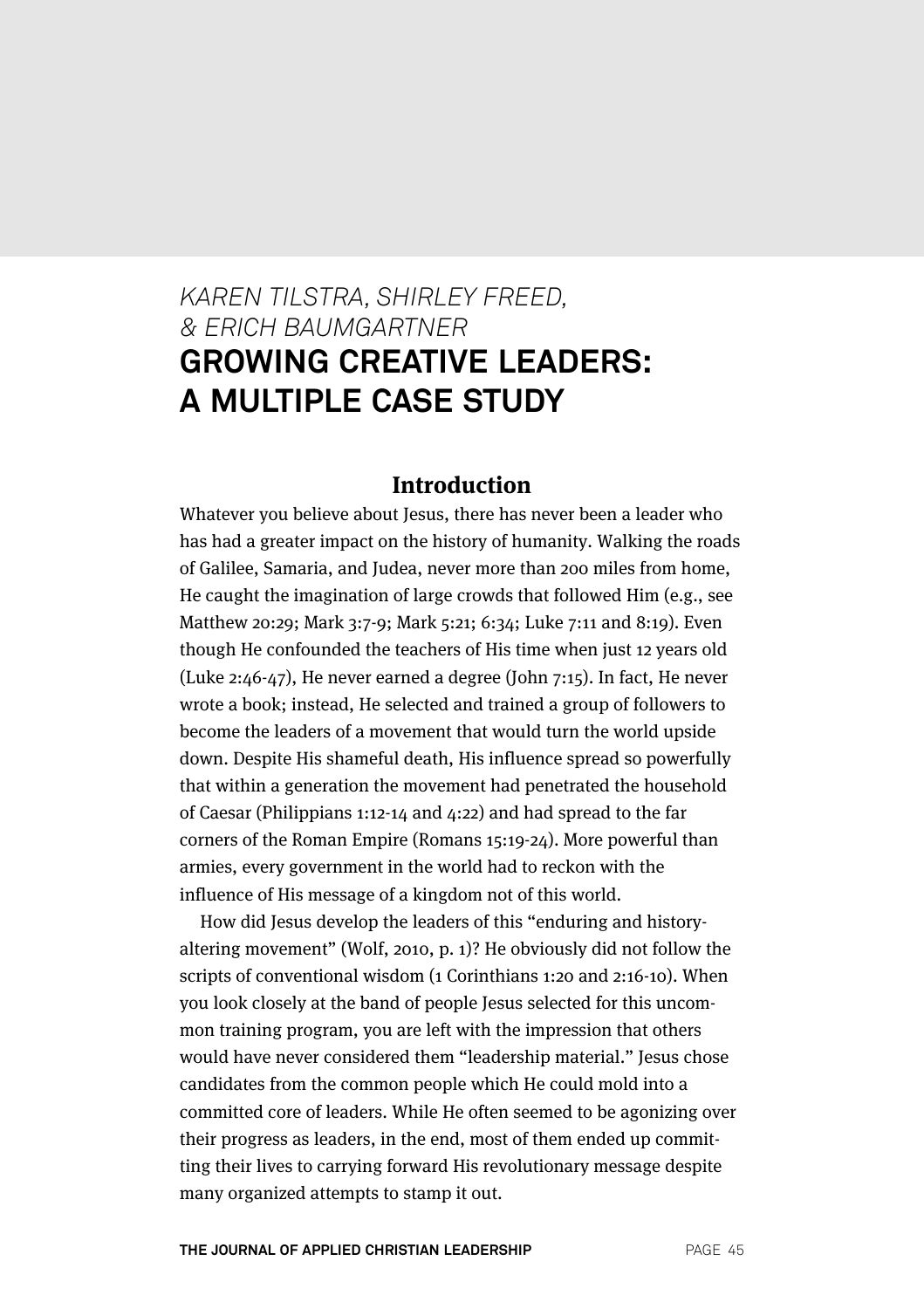Now, some 2000 years later, Christianity and its institutions in the West face a daunting crisis. Europe has turned mostly secular, leaving the churches empty. In the United States the situation is better, but "the most rapidly growing religious category today is composed of those Americans who say they have no religious affiliation," rising from 8% in 1990 to 15% in 2008 (Kosmin & Keysar, 2009). "While middle-aged and older Americans continue to embrace organized religion, rapidly increasing numbers of young people are rejecting it" (Putnam & Campbell, 2010). Gary Hamel (2009) contends that "the problem with organized religion is that it is too organized," and thus there is a growing sense that to change that trend will require a new type of leadership. In fact, "Religious institutions, like other sorts of organizations, need a management reboot." But how do you develop this new type of leader?

In the world of business and organizations, the buzzword has become "innovation"—and for good reason. Never has the pace of change been so unrelenting and fast, confronting leaders with "makeor-break challenges" (Hamel, 2012, p. 44) that can't be solved by conventional means. At the same time, the world has become an increasingly interconnected world that requires leadership that is relevant, flexible, and creative. Global environmental concerns, economic pressures, rapidly changing technology, and fierce competition in all sectors call for organizational leaders who have become masters of their imaginations, rather than prisoners of culture and tradition (Friedman, 2004). This new type of leader operating in an increasingly complex world must be committed to a leadership approach that is built around what Scharmer (2011) calls "the creative process." Puccio, Mance, and Murdoch (2011) refer to this type of leadership as creative leadership.

# **Creative Leadership**

So what is creative leadership and how do you develop it? Scharmer (2011) believes that creative leadership mirrors what he calls the creative process. Creative leaders move beyond habitual ways of thinking and behaving. But to do that they first have to connect with their authentic self and identify their personal blind spots. This first step requires courage. Adler (2011) calls it the courage to see reality as it is. For Puccio, Mance, and Murdock (2011), it is a commitment to operate from a place of openness. But blind spots may be rooted deeper than most leaders are willing to go. Openness is easily boycotted by habits steeped in prejudice, cynicism, and fear. When Jesus called the leaders of His time "blind guides" it was precisely because they refused to see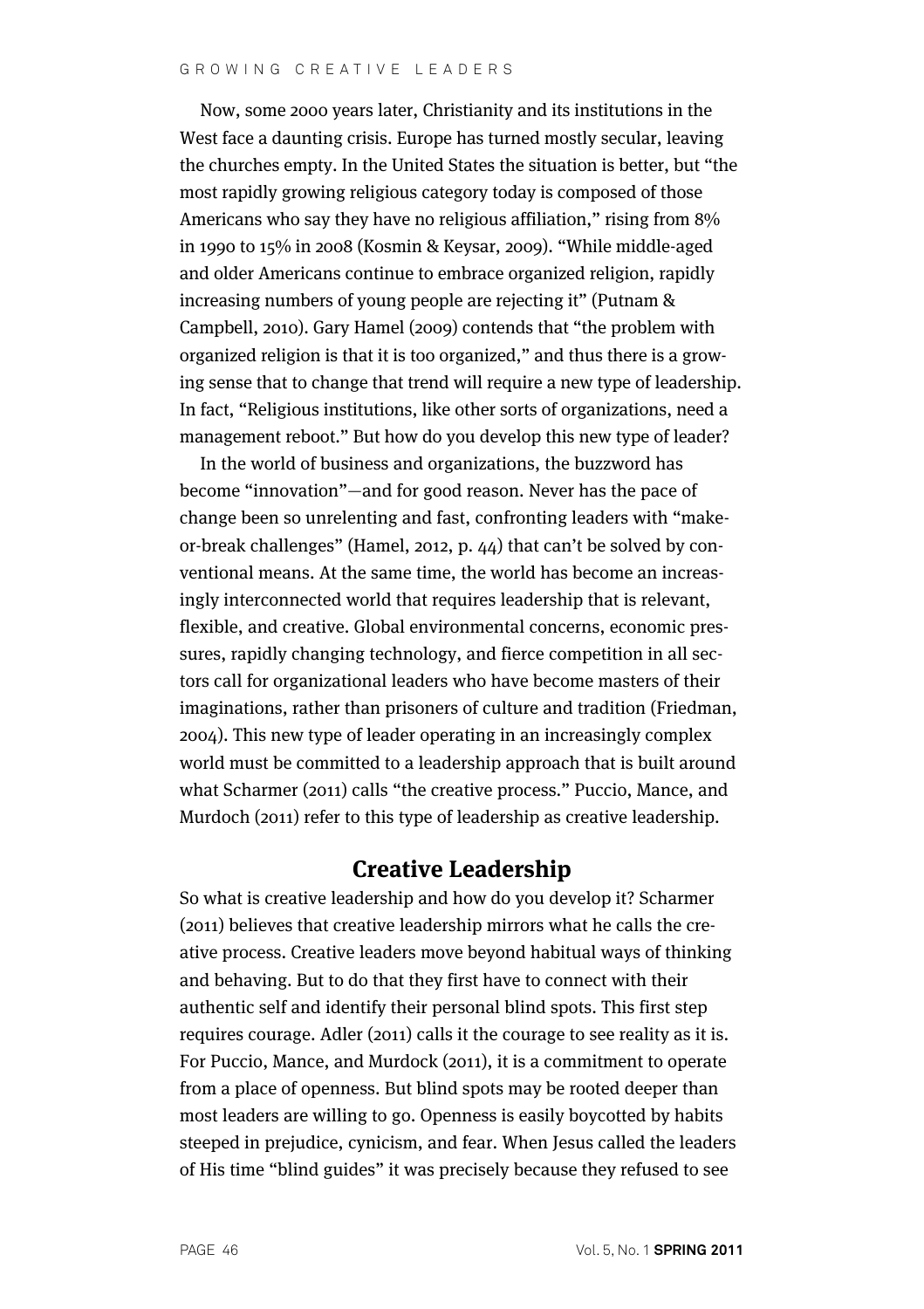how their own prejudices blinded them to the new reality God was creating among them (Matthew 15:14, 23:16; cf. 13:13). Similarly, the creative process calls for an open mind that rejects the voice of habitual judgment, an open heart that rejects the voice of cynicism, and an open will that rejects the voice of fear (Scharmer, 2011).

Moreover, creative leadership is a fundamental shift from traditional leadership theory. Early leadership researchers often looked for a set of traits or key behaviors that set leaders apart (Northouse, 2010). Recognizing the importance of situational factors helped the leadership theoreticians to formulate more sophisticated models to take into account some of the complexity leaders have to deal with. Take for instance, Gary Yukl's Multiple Linkage Model (2010), which takes into account situational variables as well as more immediate (intervening) variables to explain short-term actions as well as long-term actions leaders can take to increase performance. What all these theories have in common is a quest for efficiency and predictability. The problem is that the world has become increasingly unpredictable and complex, a fact which calls for a shift from seeing the world only as it is to an approach that organizes around new ways of thinking along the line of quantum physics and seeing the world as it could be (Heylighen, as cited in Goertzel, 2011). This approach philosophically rejects the three fundamental myths that have driven much of Western civilization: the observer and the observed are separate; rational linear reasoning is best; and no work or project can begin until everything is known (Arthur, 2010).

This new approach also rejects the limited notion that creativity is a scarce characteristic of just a few exceptional people. In contrast, the basic assumption of creative leadership is that everyone has creative capacity and leadership potential (Puccio et al., 2011; cf. Adler, 2011; Kaufman & Sternberg, 2006). Leaders have an important role to create and hold space where the collective capacity and potential of the system can be discovered, released, embraced, and utilized (Scharmer, 2011). Creative leadership produces sustainable, relevant, and transformative results because it is organized around the creative process where complex problems are solved through the integration of convergent and divergent thinking (Osborn, 1963), tacit and explicit knowledge (Collins, 2010), and the balance of power and love (Kahane, 2010). Creative leaders intentionally build a collaborative culture that removes barriers to creativity and allows all within the system to operate from their highest future potential.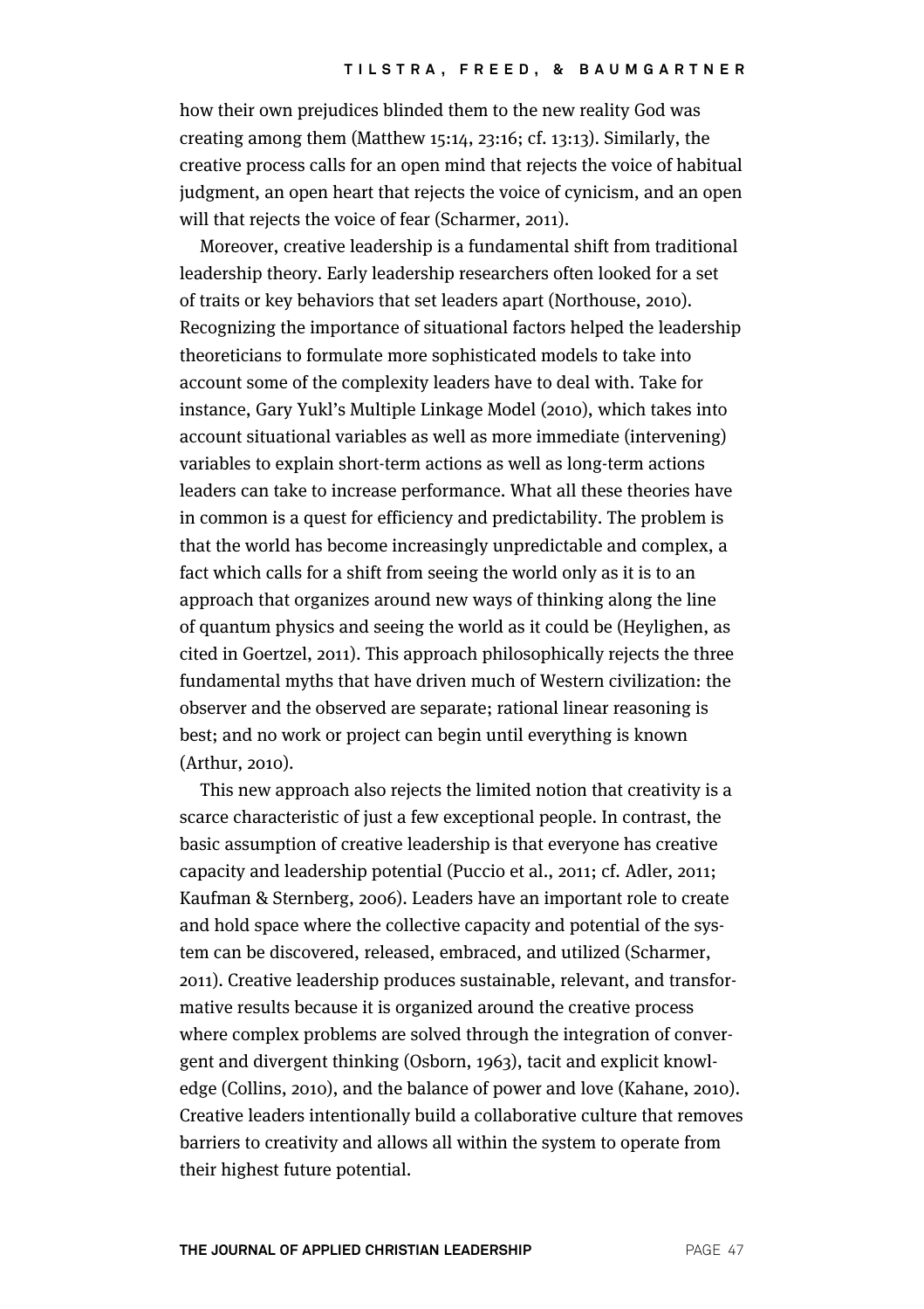The literature sometimes portrays leaders as the key factor to turn situations and organizations around, ignoring the influence of many other factors that have contributed to the positive results. Creative leadership, in contrast, functions as an ecosystem rather than as an ego-system. Creative leadership recognizes the importance of the contribution of a community of action and seeks to benefit all stakeholders within the system, down to the most marginalized; traditional leadership, on the other hand, operates as an ego-system approach where decisions benefit top stakeholders at the expense of the remainder within the system. When ideas are welcome from anywhere in the ecosystem, the creative capacity and leadership potential of the whole group comes into play. Because of its collaborate nature, a key role of creative leadership is that of providing a space where deep collaboration can happen so new ideas are welcomed and can be experimented with (Martin, 2011).

# **The Genesis of Creative Leadership Development Programs**

Recognizing a shift towards creative leadership made us wonder how this new kind of leader is being developed. Just as we asked, "What can be taught and learned?" (Freed, Covrig, & Baumgartner, 2010), we began to ask, "Is it possible to develop leadership programs that result in creative leaders?" We decided to go out and see for ourselves where such programs existed and how the programs were developed and delivered. Our initial search resulted in a number of programs claiming to be creative leadership programs. We were looking for "positive deviance" (Pascale, Sternin, & Sternin, 2010), that is, programs that were successful exceptions to typical leadership programs. We developed criteria that would help us delimit the large number of programs claiming to do "creative leadership" to a smaller purposively chosen sample of three institutes.

The following criteria were used to select the three institutes described in our study:

- 1. The institute is connected to a higher education institution by any of the following: offering undergraduate or graduate co-op/ internships, visiting faculty, or being a department or research site of a college or university.
- 2. Teaching faculty are degreed, published, and are currently involved in research related to creative leadership.
- 3. The leadership programs and the curriculum encompass both why and how leaders are effective.
- 4. The curriculum reflects research outcomes conducted by the institution.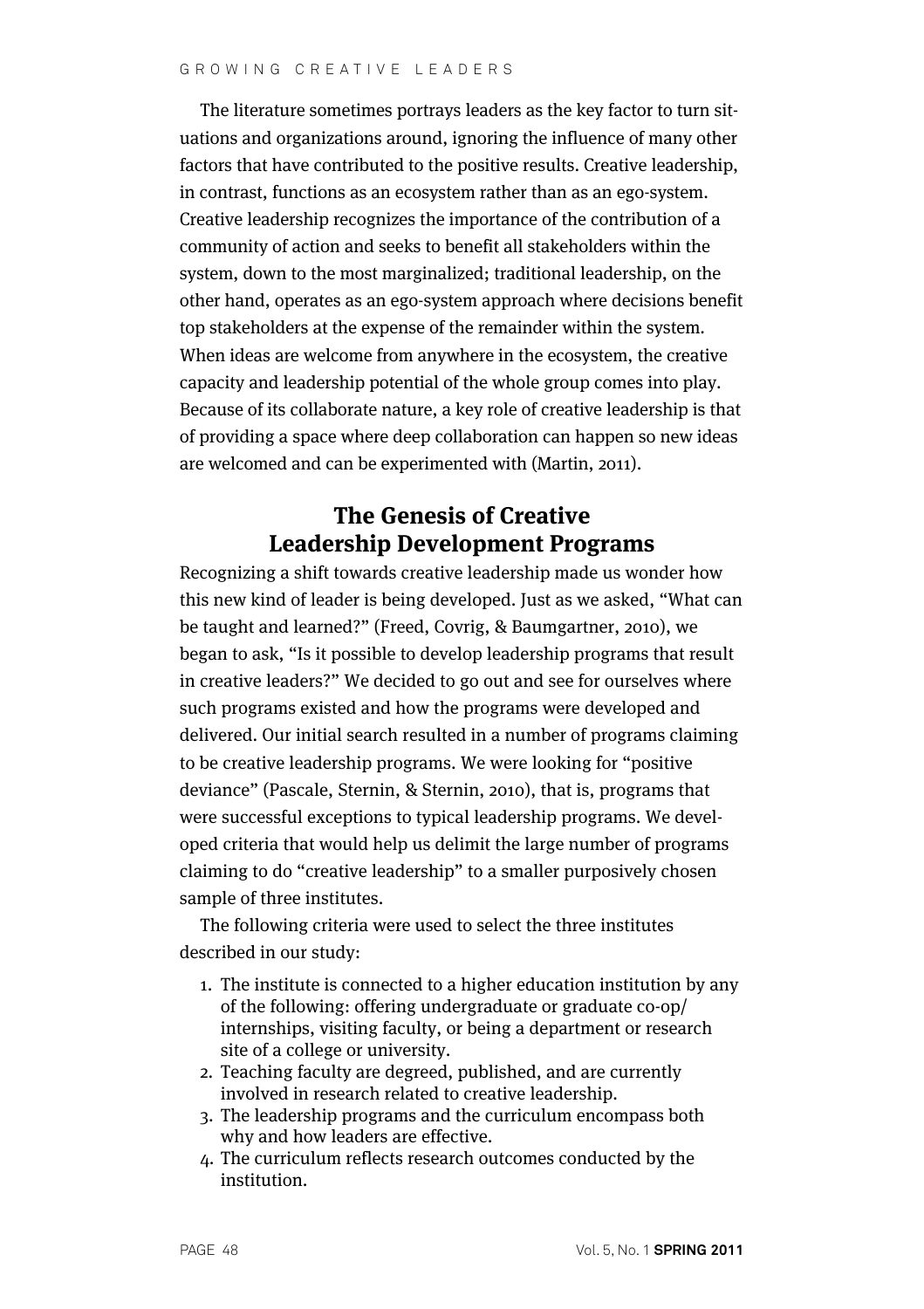- 5. The institutes' client bases are drawn from a broad array of organizations, including higher education, businesses, non-profit organizations, and/or government agencies.
- 6. College/university credit can be earned by attending the institutions' classes, workshops, or seminars. As we continued to refine our criteria, we noticed that some of the most respected institutes had a fairly long history. We wondered how that happened, since creative leadership is really still an emerging idea. It occurred to us that understanding the way the institutes evolved would be informative, so we added the last criterion:
- 7. The program has been in operation for more than 25 years.

### **The Three Creativity Institutes**

The three institutions that were chosen for this study were (1) the International Center for Studies in Creativity (ICSC), located on the campus of Buffalo State College at the University of New York, in Buffalo, New York, and founded by Alex Osborn; (2) the Banff Centre (BC), located in Banff, Alberta, Canada, and founded by Canadian senator Donald Cameron; and (3) the Leadership Development Institute (LDI) on the campus of Eckerd College in St. Petersburg, Florida, and founded by Dr. Peter Armacost, educator and president of the college at the time LDI was founded.

The data collected for this study were obtained from personal site visits to each of the institutes that lasted from four to twelve days. I (Karen) met with the program director, faculty and staff; attended faculty meetings; observed faculty lectures and classes; and watched participants engage in problem-solving design-thinking sessions. I was allowed to observe and participate in these sessions that included instructions and practice in developing empathy for the problem being solved, defining the problem, brainstorming, ideating, rapid prototyping, and establishing feedback loops. I also observed and participated in interactive learning experiences aimed at building competency in creative leadership that addressed conflict, feedback, and design thinking.

Additional data was collected through one-on-one interviews with institute directors, faculty members, and staff. During each of the site visits I had numerous opportunities to eat with faculty and staff, allowing me to visit on a more personal level. A review of documents, videos, and audio recordings was also part of the data collection process. I observed reflection and debriefing sessions aimed at participant evaluations of programs, faculty, and facilities. Additional information was gained through follow-up phone calls, reading of faculty books and articles, and information from faculty and institutional web sites.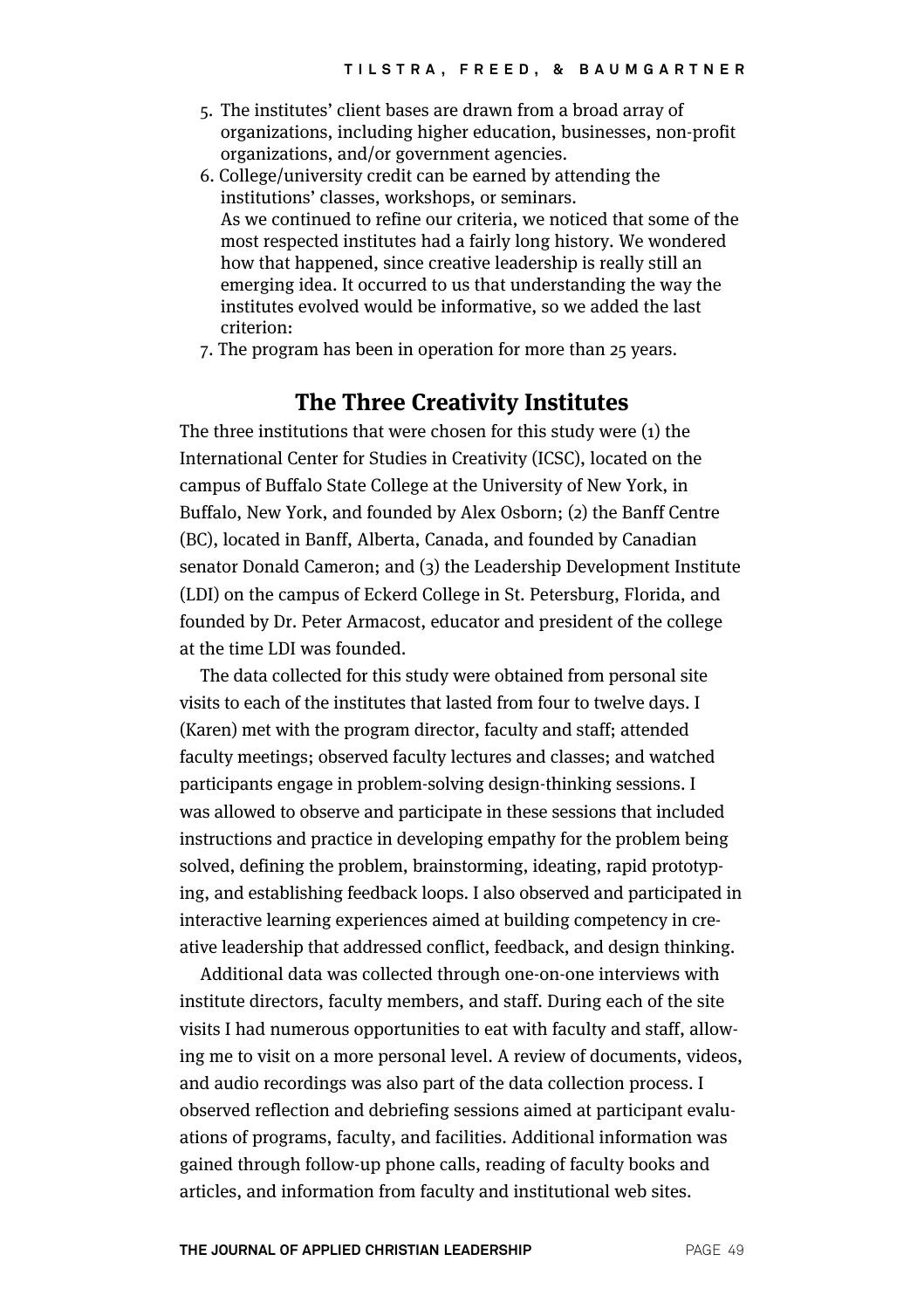### **International Center for Studies in Creativity (Buffalo, New York)**

The International Center for Studies in Creativity (ICSC) had its beginning in the 1950s when advertising executive Alex Osborn believed more creativity and imagination were needed in American education and business. Osborn began writing and speaking on the role of imagination and creativity in both work and play. Osborn enlisted two college professors, Parnes and Noller, to assist him in research on imagination, creativity and problem solving. Findings from this research led to launching the first creativity journal, the Journal of Creative Behavior, and later to the founding of the Creative Education Foundation. In 1967, the president of Buffalo State College at University of New York invited Parnes and Noller to begin teaching two courses on creativity. Research later showed how students who enrolled in the creativity courses improved academically, socially, and in leadership ability. The fledgling institute went from two courses to being a bona fide department at Buffalo State College with undergraduate and graduate course offerings. As the years passed, additional faculty and courses were added, and by the close of 20th century the department was offering degrees, both on campus and through distance programs serving an international clientele.

Early in the 21st century, faculty realized creativity training inadvertently included leadership development (Clapham, 1997). ICSC courses included strategies for leading small groups through Creative Problem Solving (CPS) processes and mastery of facilitation techniques and skills. Courses were designed to teach basic change leadership skills and the conceptual relationships between facilitation and change leadership. Faculty taught courses designed to develop students' skills in applying and facilitating advanced creative problem-solving tools that involved diagnostic, visionary, strategic, ideational, evaluative, contextual, and tactical thinking. The cognitive tools were drawn from various fields, such as quality improvement and strategic management, and included decision-making and various problem-solving models.

As ICSC's creative training program became more refined, leader development naturally morphed into the curriculum. The requirements for effective creative processes looked similar to those required for effective leadership; therefore, in 2008 ICSC launched a certificate in leadership and published a creative leadership textbook. Zacko-Smith (2010) believes ICSC came of age when the leadership program was included in creativity training, because this was an open acknowledge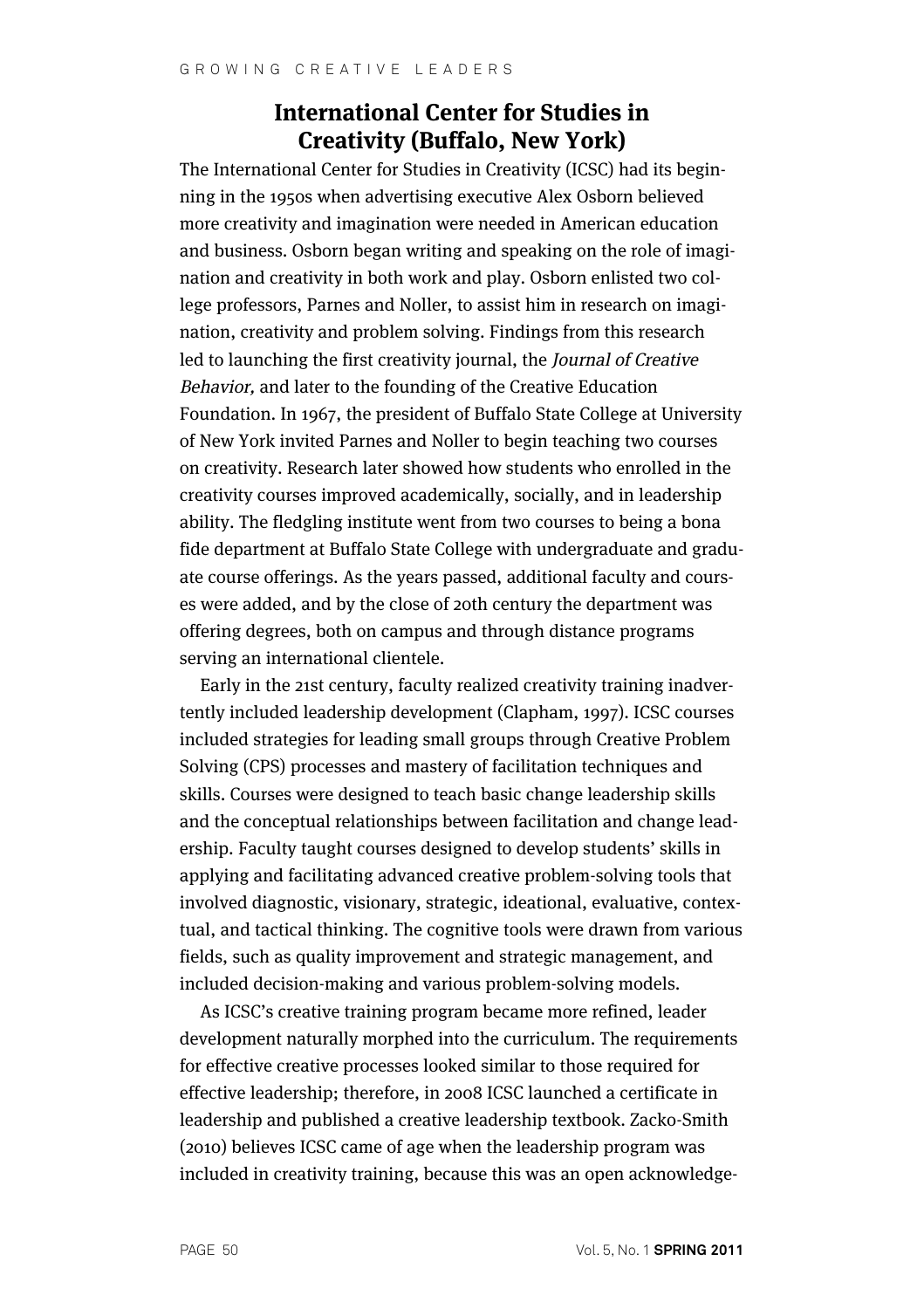ment that creativity is core to leadership, and that those who become effective in the creative process have also developed competency in leadership.

#### **Banff Centre (Banff, Alberta, Canada)**

The Banff Centre began as a single drama course in 1933 through the work of Senator Cameron and the University of Alberta's Department of Extension, with a grant from the U.S.-based Carnegie Foundation. The course met with instant success, generating additional arts courses. Courses and faculty were added each subsequent semester and the Centre continued to grow and draw more students. Originally those attending the classes were local; however, within the second year of course offerings, students were also coming from around the world. In a short time the Centre became known for its arts programming, drawing both advanced and beginning artists with diverse backgrounds. Faculty began to realize artists and the artistic process had much in common with leadership, and that artists demonstrated significant leadership skills. In 1954 a leadership development program was introduced through arts-based learning, which continued to grow until the 1970s, when arts-based leadership was taught through stand-alone programs in its own center.

The Banff Centre's 65th birthday in 1989 was a milestone celebrated both on the Banff Centre campus and throughout Canada. It was a significant achievement, considering the Centre's humble beginnings. The Banff Centre's role is a specialized Leadership, Arts, and Culture Institution, providing non-partisan programming in the arts and creativity. Advancement efforts have been successful, giving the Centre the ability to grant as much as 70% tuition to qualified students, as well as to collaborate with the Department of Canadian Heritage, enabling Aboriginal participants to attend the Banff Centre's leadership development, mountain culture, and environmental courses (Fabbri, 2008; Hofstetter, 2009).

By the turn of the century, the conference facilities had become a popular destination, offering such programs as the learning vacation program called the Live & Learn Series. Today, along with extensive arts programming, the Centre also offers full certificated leadership development programming for First Nation leaders as well as leaders from all other sectors (Fabbri, 2008; Hofstetter, 2009). By the dawning of the 21st century, the Banff Centre had earned its place as a world leader in creativity, leadership, and the arts, and continues to draw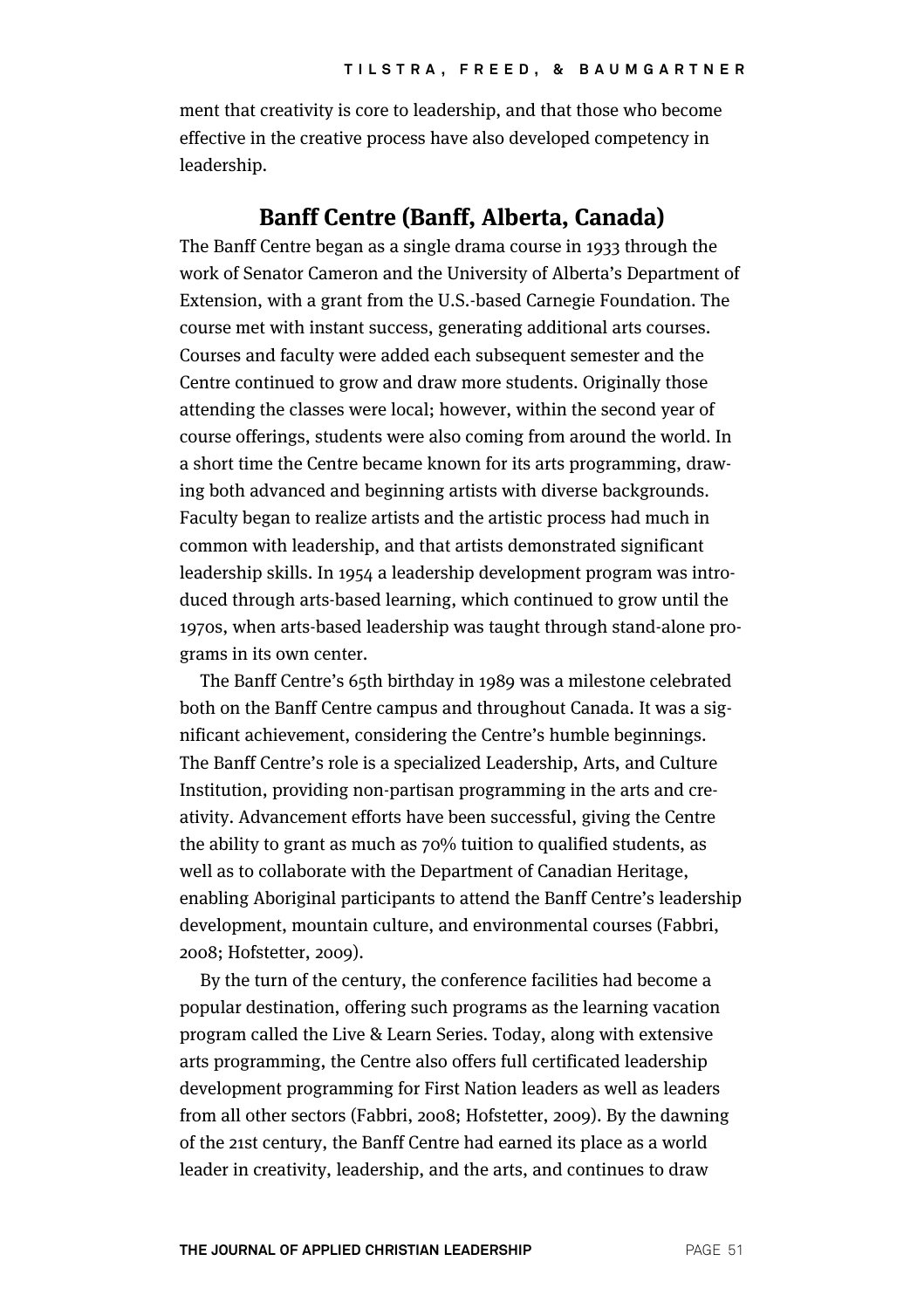crowds from a wide range of artists and leaders (Bass & Stiedlmeier, 1999).

From its inception, the Banff Centre has continued to grow, expand, and support the artistic process across sectors in the arts, which includes leadership. The Banff Centre maintains alignment with Cameron's original mission, to bring arts to people from all walks of life so they can access their innate creative capacity and become the people they were intended to be. The Banff Centre has remained true to its core values of honoring the human experience and teaching people from all walks how to access their true creative self (Fabbri, 2008; Hofstetter, 2009).

### **Leadership Development Institute (St. Petersburg, Florida)**

The Leadership Development Institute (LDI) first opened its doors in 1980 on the campus of Eckerd College in St. Petersburg, Florida, as an official network affiliate for the Center for Creative Leadership (CCL), which is located in Greensboro, North Carolina. Today, LDI has served thousands of leaders nationally and internationally, from Fortune 500 companies and government agencies to not-for-profit organizations (M. Watson, personal communication, September 14, 2009).

The LDI was the brainchild of Eckerd College's former president, Dr. Peter Armacost, while he was in office. Armacost had become increasingly concerned that rising tuition costs in the late 1970s were pricing potential students out of their dream of attending college. Armacost held that any qualified student desiring to attend Eckerd should not be turned away due to financial reasons; he believed that as the leader of Eckerd, it was his responsibility to look for alternative ways to generate revenue that would help support Eckerd's undergraduate scholarship fund. Armacost believed Eckerd had untapped resources that could help solve this dilemma and he was committed to discovering what those could be (M. Watson, personal communication, September 14, 2009).

Through the years, the community and college alumni asked Armacost to expand the college's continuing education and lifelong learning opportunities. As Eckerd's financial situation continued to be of concern, Armacost became convinced that the untapped opportunities for scholarship funding lay within the realm of what Eckerd was already doing, which was offering courses and teaching.

Armacost believed there was a need for a leadership development program, but he feared Eckerd did not have the experience or curriculum to offer a program that would attract the leaders needed to support such a program. He supposed, however, that with the proper infrastruc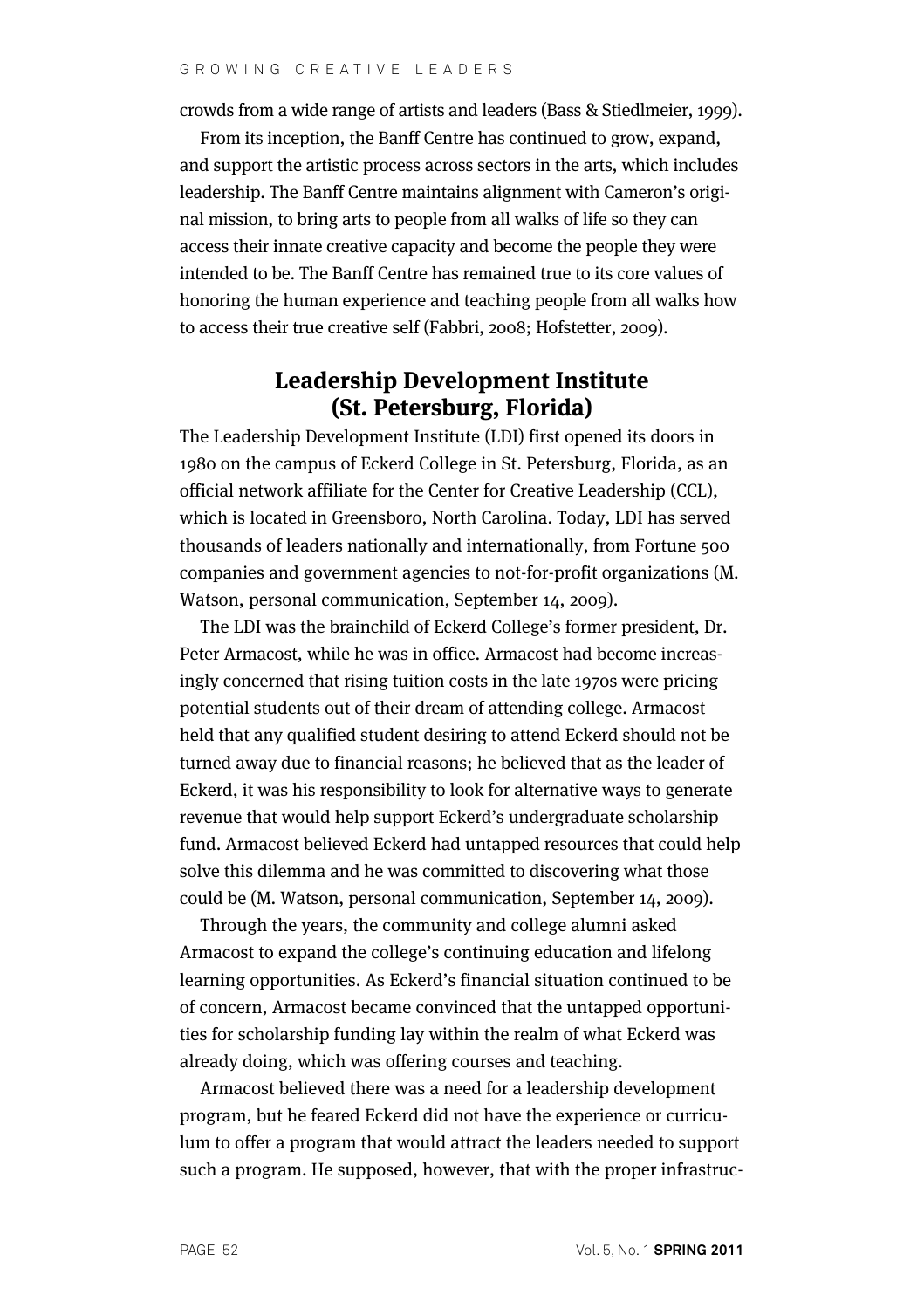ture, a leadership development program on the Eckerd campus could have an appeal for leaders around the world. The draw would be further enhanced by Eckerd's location on Florida's Gulf Coast (M. Watson, personal communication, September 14, 2009).

Armacost organized a taskforce to explore viable opportunities and partnerships for such a venture, which ultimately resulted in the development of three businesses on Eckerd College's campus that are still in operation today: the English Language Institute for international students seeking acceptance into American universities; an Elderhostel senior citizen enrichment program; and LDI, a center for the development of leaders (M. Watson, personal communication, September 14, 2009).

While the taskforce worked, Armacost learned that the Center for Creative Leadership (CCL) in Greensboro, North Carolina, was looking to expand their leadership development program by creating several network affiliates. Thinking this to be just the opportunity Eckerd needed, Armacost contacted CCL to learn if Eckerd could qualify as one of the network affiliate sites. After undergoing a stringent application and approval process, and meeting CCL's rigorous criteria, Eckerd College was granted affiliate status in 1979. The college officially began its leadership program in 1980, offering CCL's flagship program, the Leadership Development Program. Today, over 5,000 leaders internationally have enrolled in and attended LDI's leadership courses (P. Hammerschmidt, personal communication, September 14, 2009).

# **Accidentally Creative?**

What is interesting to note is that each of the three institutes was founded by a man who was concerned about a specific situation that was perceived as a threat to current and future generations. Armacost was concerned that rising tuition costs were preventing undergraduate students from getting the education they desired. Osborn feared that the organizational structure of the American education system and of the work force was crippling imagination and creative problem-solving skills. Cameron was troubled by the limiting impact of the great depression of 1929 on Canada's education system, leaving a generation of rural children without knowledge of the arts or the artistic process.

These concerns were born of empathy that each of these founders felt for their fellow man. Without empathy they would most likely not have acted upon their concerns, which ultimately led to the launching of the three creativity institutes. Faculty and staff pointed out how each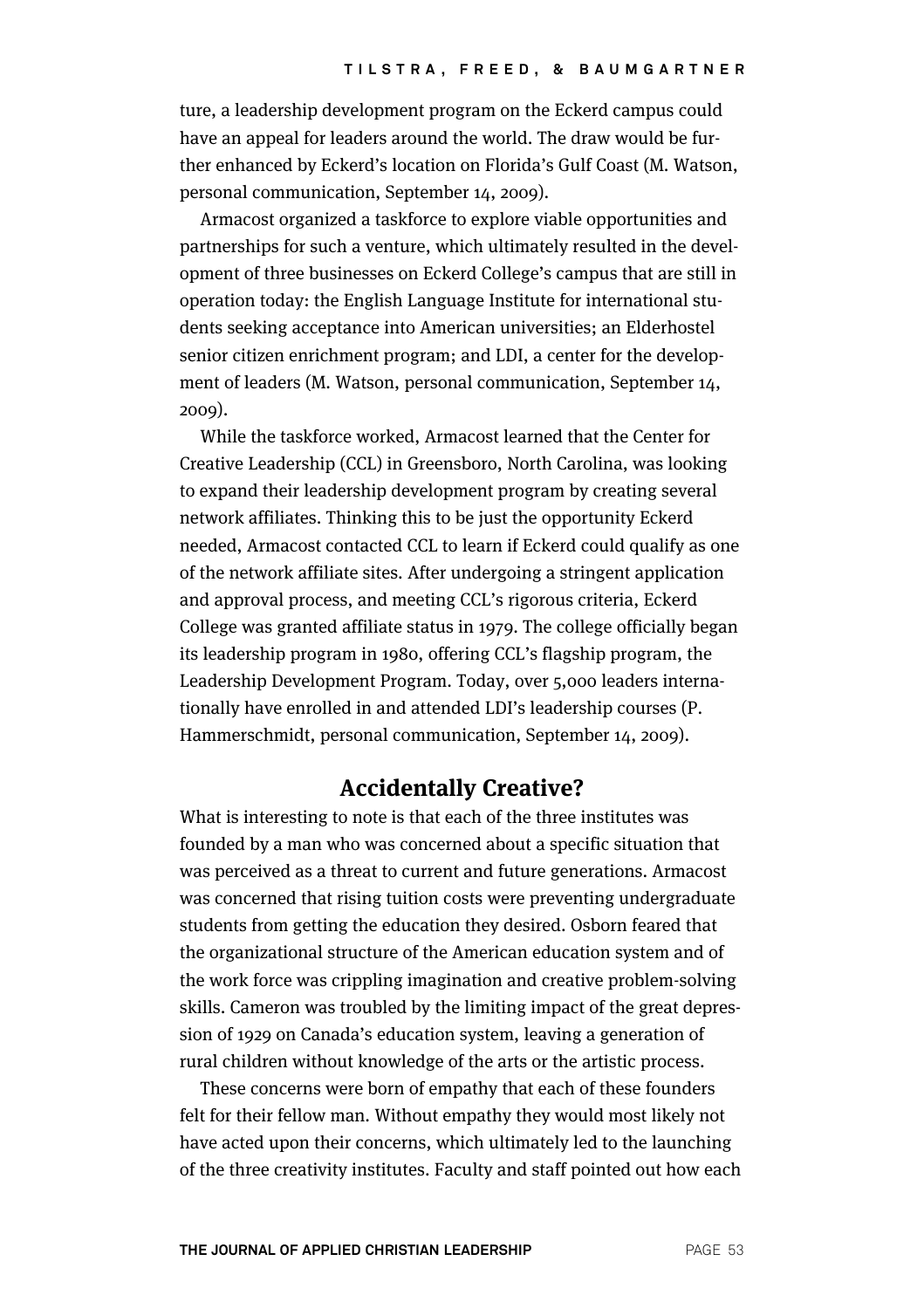founder was noted for his humanitarian and civic efforts. Thus empathy became embedded in each institution as a first step towards innovation and a reason for the discovery of relevant solutions.

None of the founders set out to introduce a new leadership or creativity model. What they were concerned about was more simple and profound. It can be summed up in two questions: "Who am I? and What is my work?" In order to help people clarify these questions, they often have to strip away faulty mental models that hinder creativity. Ultimately they strive to reconnect people with their authentic self. How do they do this? At LDI, I (Karen) observed simulation activities that included individual reflection and group debriefing directed at identifying personal strengths and effectiveness. At ICSC, participants are taught how to become aware of their automatic responses by participating in creative-problem-solving groups. The BC uses an arts-based learning model in which each participant engages in artistic experiences followed by reflection. In all three sites, faculty stressed the importance of teaching individuals how to access personal creative capacity through the discovery of the authentic self.

#### **Pervasive Core Beliefs**

Several core beliefs appeared to be omnipresent and remarkably similar in all three centers: (1) everyone has creative capacity and leadership potential; (2) creative leadership is a life-long journey that begins with a personal choice; (3) creative leadership operates from a living system approach; and (4) creative leaders lead from the emerging future.

# Everyone Has Creative and Leadership Capacity

Creative capacity and leadership potential are found in all humans and are not limited to exceptional persons. This assumption is powerful because it gives permission to all people to embrace and develop their innate creative capacity and leadership skills. It also hints at each person's responsibility to take a hold of this gift and grow it. For this reason, all three programs were designed to bring awareness to personal ability and to teach specific ways to develop creativity and leadership skills. There was agreement that creativity and leadership skills can be developed only through individual choice and intentionality. Without decided effort, innate capacities remain benign. Simulation and improvisation, coupled with personal reflection and group debriefing, served as conduits for illuminating alignment to the authentic self. In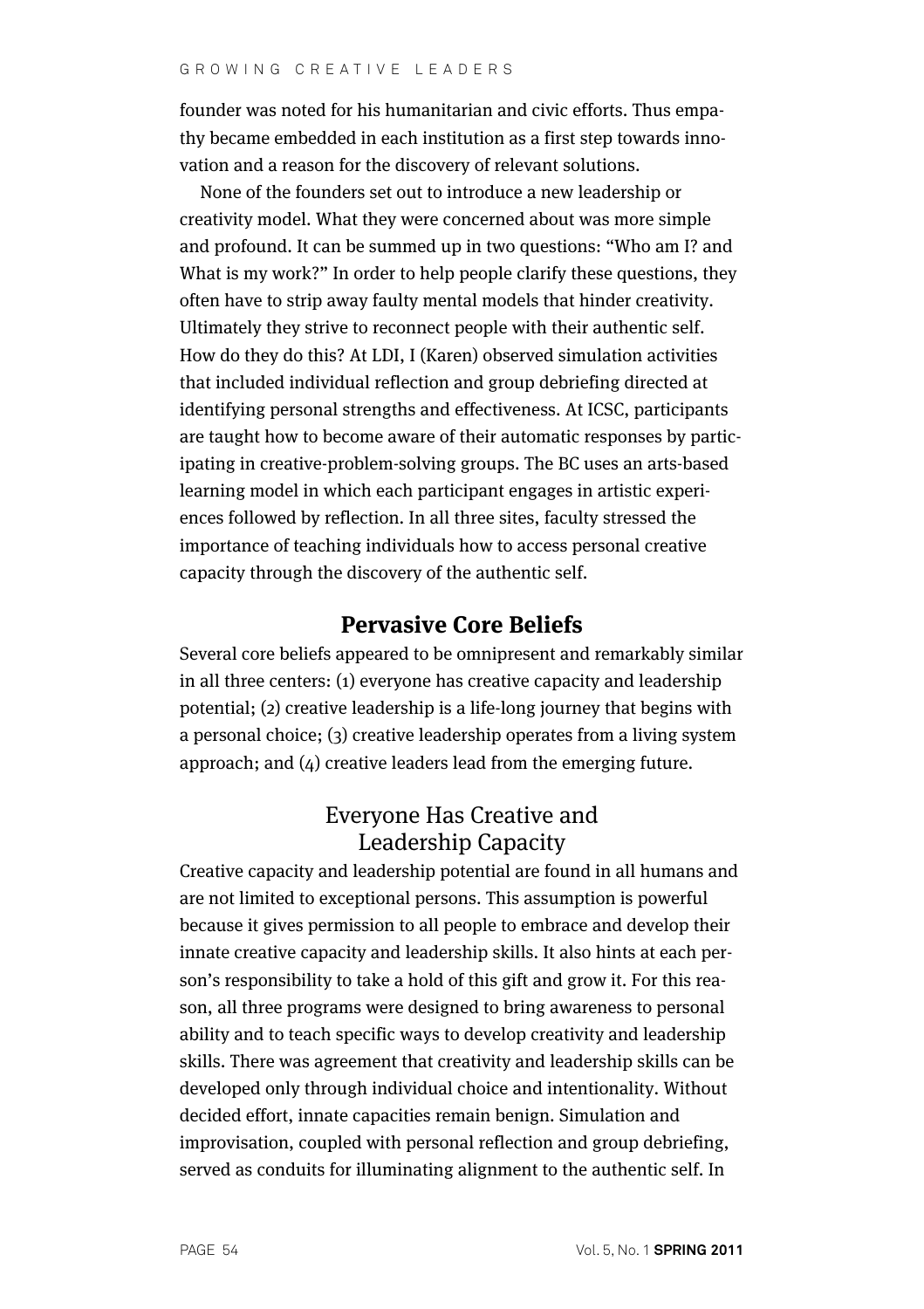the end, each program expected that participants would begin to answer the two questions "Who am I?" and "What is my work?"

Learning was not restricted to actual time on campus. Each site began with pre-program assignments, assessments, and pre-reading. The submitted assignments provided faculty and staff with specific information to customize the program. The onsite program often used interactive learning activities, reflection, feedback, and the hands-on use of creativity models. Post-program support consisted of online chatting, working with learning partners, counseling, conversations, and global classrooms. Faculty believed that customization creates incentive to fully engage in the program. Without individualized programming, participants would miss the opportunities to apply learning from personal feedback and to give meaning to their subjective experience by remaining on a more sterile objective level (P. Hammerschmidt, personal communication, September 12, 2009; M. Jones, personal communication, November 22, 2009; G. Puccio, personal communication, November 3, 2009).

#### Creative Leadership Is a Life-Long Journey That Begins with a Personal Choice

Each program stresses that leadership begins with a choice. If there is no choice, there is no leadership. Once the choice is made, the leader emerges through a variety of experiences that go from celebrated successes to downright failures. Leadership is a natural part of the human experience because everyone fills a leadership role at some point in their life. The key is to recognize that moment when the time is right to step into that role. Stepping into the leader role can feel quite threatening. For this reason, participants have to learn how to align their personal creative capacity, strengths, and true work in anticipation of the right moment to step in.

To help participants identify and understand where they are on the leadership journey, each of the institutes used specific techniques. LDI uses 360° assessments to teach the art of feedback management and how to both solicit and give feedback. ICSC uses a unique technique called the MQ30 formula to teach students how to embrace failure as part of any creative process and their development as a leader. (MQ30 stands for the expected daily mistake quotient. It is a way to give anyone entering into the creative process permission to make mistakes and see them as a positive contribution to one's development as a creative leader.) ICSC faculty also provide time for reflection and feedback to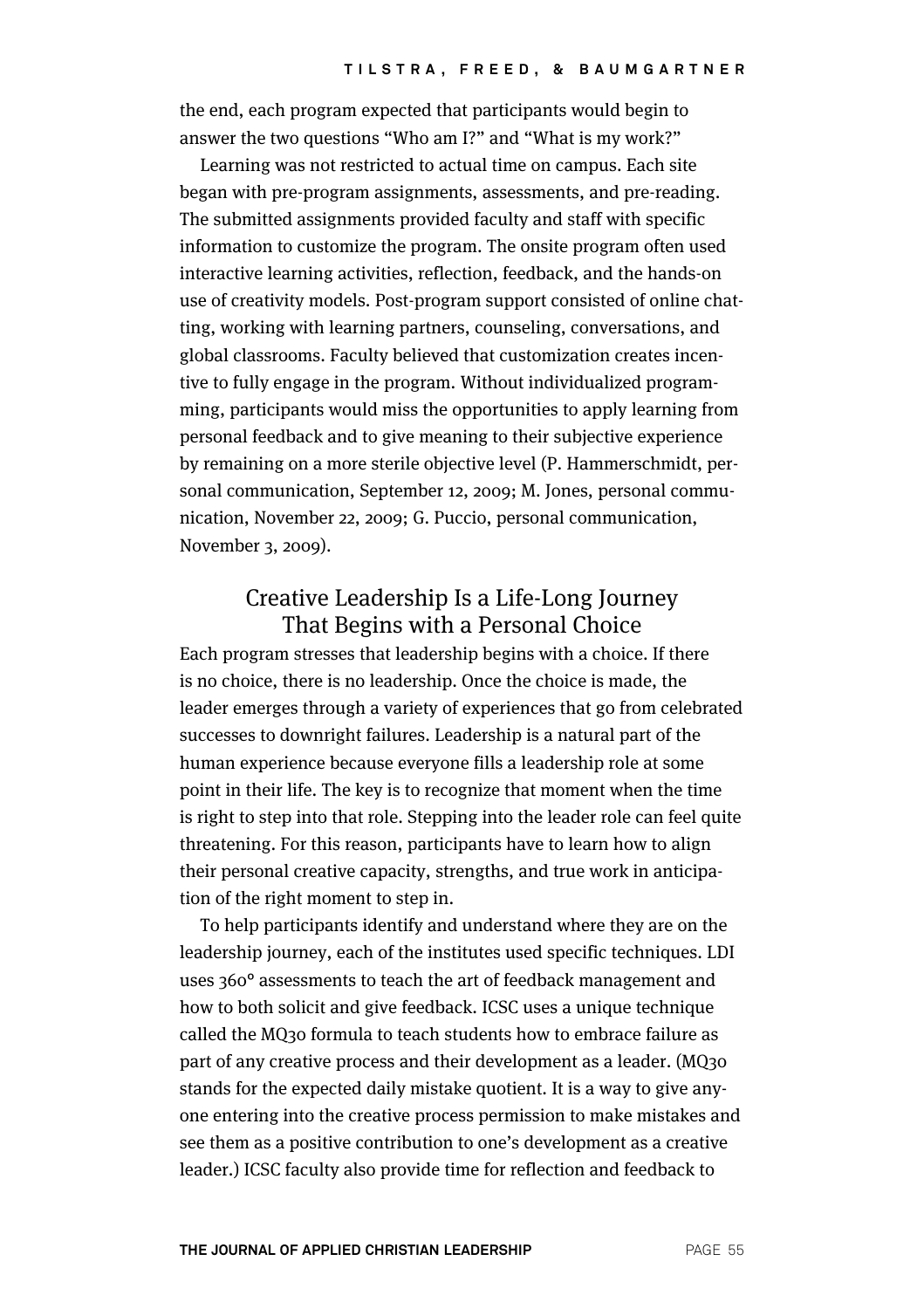help students understand their personal growth, areas of strength, and areas to develop. BC uses art experiences to help participants identify and understand where they are in their growth journey as a leader. By understanding their own development in relation to a continuum of leadership experience, individuals are led to seek and accept support. Thus BC guides participants through artful encounters that are followed by outdoor reflection and indoor debriefing sessions with faculty, coaches, or peers, or individually; these allow participants to begin to understand their personal journey of growth.

# Creative Leadership Is Organized Around a Living System Approach

Each program approached creative leadership as part of a living system, similar to the way nature is an interconnected living system in which each part is connected and inseparable from other parts, serving one another, even if the connections are not always obvious. While the programs did not specifically refer to themselves as "living systems," all three programs offered a leadership discipline that heightened the ability of seeing how leaders are part of the whole for the benefit of all within the system. Some have called this approach an eco-system approach to leadership (Scharmer, 2009).

To help participants function within an ecosystem approach, they were given opportunities to create and maintain a collaborated space. They were given permission to engage in activities, and then held responsible to do so. Each site offered learning experiences that provided participants with varying vantage points. Members of the group took turns learning, following, or supporting collaborative groups as well as non-collaborative groups. Every participant got a chance to see firsthand how the level of connectedness or involvement affected the level of care and responsibility. For example, in one exercise participants were required to create team spirit and collaboration. The catch was that each member was given immediate feedback by receiving a number indicating their present level of involvement. Participants had to continue to work to bring all members to a high level of connectivity. Participants were encouraged to give feedback to both the leader and those not engaging. Faculty also taught participants the value of doing "engagement" checks to allow each participant to rate how engaged they were feeling at that time on a scale of 1 to 10. Those with lower scores were asked to verbalize what they needed to reach a 10. The leader then invited the groups to make adjustments so all within the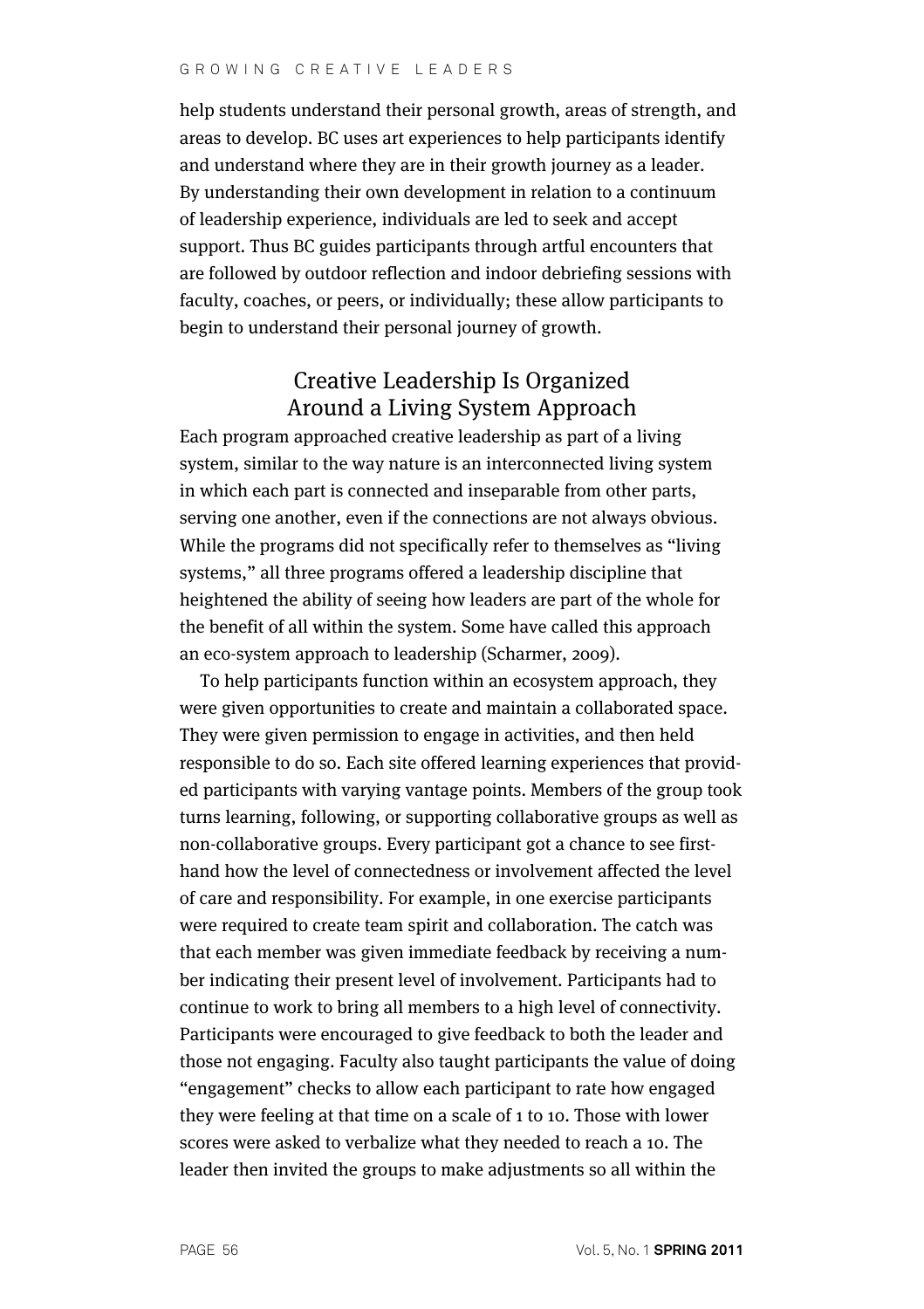group could be at a 10. This was a powerful, effective activity.

Faculty report that this activity is typically highly engaging, enlightening, and bonding. Those participants who persevere are successful in creating a highly engaged team. The principle taught through this and similar activities is that "people care about what they helped create and they are responsible when they care." When people experience the positive strength of a collaborative space where the engagement of each person is vital to sustaining that space, they realize that their own caring for their own engagement and the engagement of their group members contributes to the whole.

# Creative Leaders Lead from the Emerging Future

All three leadership development programs taught that effective leaders lead from an emerging future instead of the predictive past. Such an approach requires a leader to be mindful and open to what is emerging (P. Hammerschmidt, personal communication, September 14, 2009; M. Jones, personal communication, November 23, 2009; G. Puccio, personal communication, November 25, 2009). Embedded within all three programs were the constructs that leading from an emerging future requires a leader to simultaneously manage the present, envision the future, and selectively forget the (habitual) past. Ultimately, leadership is about creating new realities, which is a balancing act between the known and the unknown.

Faculty explained that often the idea of leading from an emerging future appears counter-intuitive because we typically lead on the basis of what we have learned in the past; however, research supports that focusing on what is emerging creates relevant and sustainable solutions. Leading from an emerging future requires one to move beyond habitual ways of thinking and acting and become attuned to what is happening or what is about to happen. It requires leaders to observe reality with fresh eyes and commit to seeing what is actually happening rather than what one thinks is happening.

Activities that supported this concept involved participants working in groups of five to solve specific problems. No solutions were allowed to be discussed until the group had completely studied the problem and gained empathy as to what the end user was experiencing. Participants interviewed, observed, and photographed end users to learn the nature of the problem. Only when the group was able to identify the problem could they begin offering solutions. Brainstorming or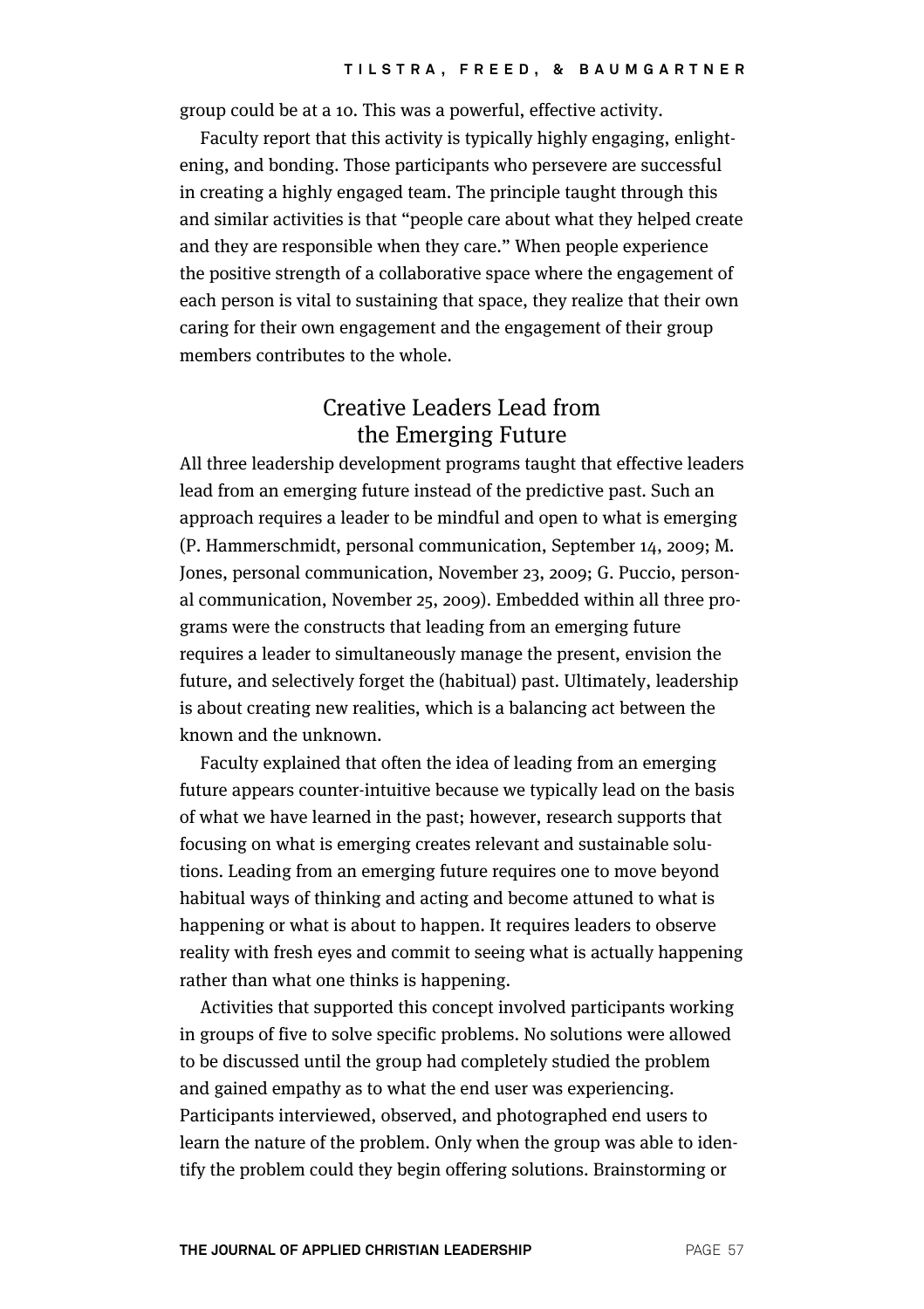#### GROWING CREATIVE LEADERS

ideation sessions followed the empathy-gathering phase. Participants were required to listen to the ideas of others and rapidly prototype ideas to obtain feedback. Prototypes were tweaked as feedback was received. Everyone was asked to "fail fast and cheap" to learn as much as possible about the prototype.

The purpose of such an exercise was to give participants the opportunities to solve a problem or discover opportunities in a problem by totally emerging themselves into what the end user was seeing, feeling, and thinking. Participants' eyes were opened as they saw problems from a whole new vantage point; they often remark how transforming such design-thinking activities are. Through simulation and debriefing activities, they actually experience examples of how leading from the emerging future takes a group beyond interdependence to wholeness, to the place where an understanding of what needs to be done emerges. This leads to the experience of actually doing it.

In a simpler but equally effective example of leading from the emerging future, BC and LDI asked participants to gather in a circle and count to 50 by each individual calling out the next number without interrupting another. During first attempts at this exercise, individuals were rushing to be the one to say the next number, hence interrupting; however, as people became mindful of one another, they were able to count to 50 and beyond. Another example was a group collaborating on assembling a block structure blindfolded. At first there was pandemonium, but soon the group fell into sync and completed the project. Other activities included alignment to a jazz band or creating an impromptu dance, drama, or song. Faculty shared that as their groups experienced alignment, participants were able to experience what it was like to move beyond interdependence to a place of wholeness, where each knew what needed to be done and they did it.

BC faculty gave another illustration that compared the idea of "leading from the future" to the London Underground signage to "Mind the Gap" that reminds travelers to be mindful of the gap that exists between the tracks and the platform. Travelers adjust their steps while embarking and disembarking. Yet another way to understand the idea of leading from an emerging future was cast at each site as participants were provided with the experience of seeing that that which is invisible is more powerful than that which is visible. BC taught this through the metaphor of an open mind, an open heart, and an open will: (a) the open mind is the capacity to suspend habitual judgment; (b) the open heart is the ability to redirect personal perspectives from "my" view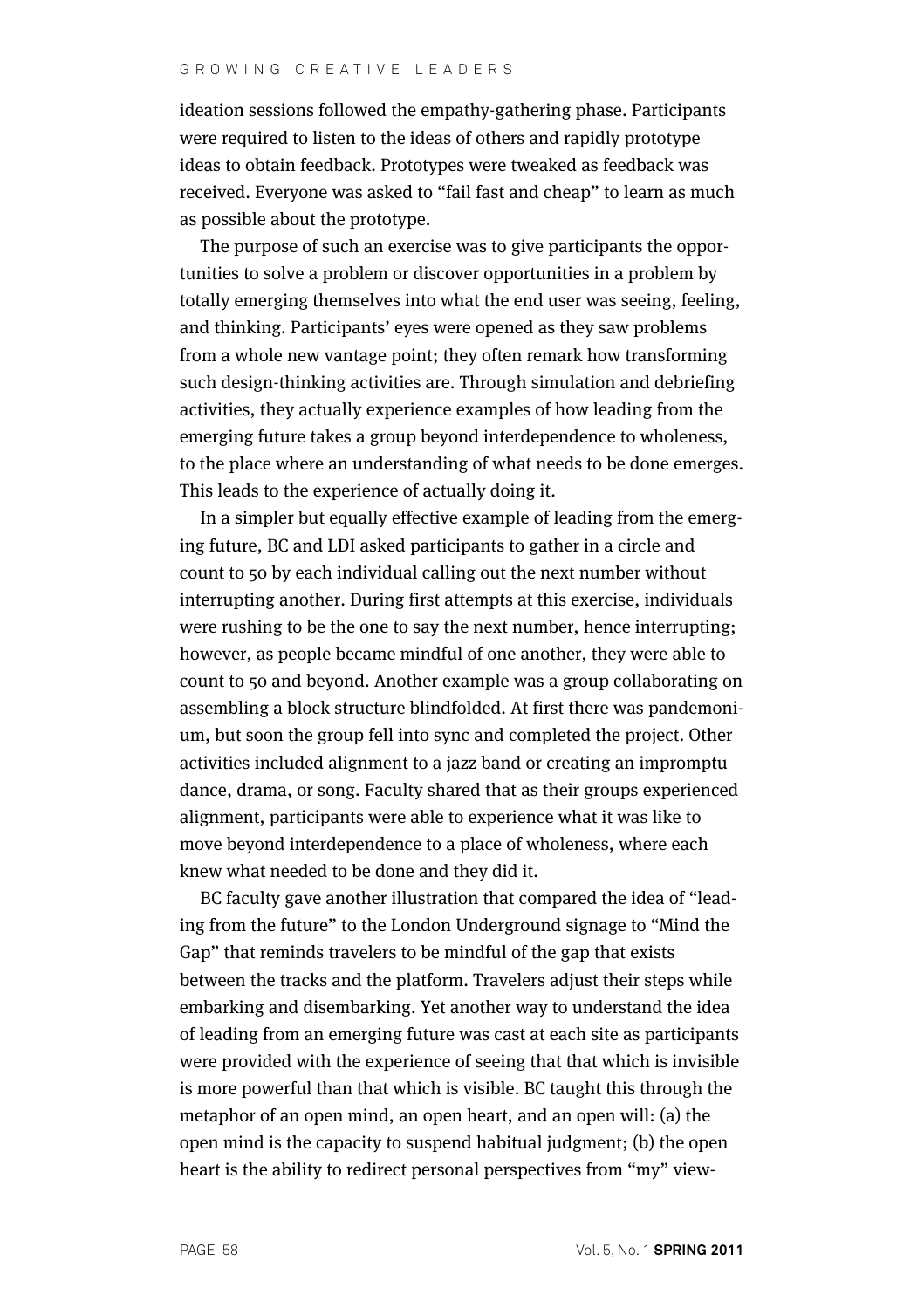point to that of someone else, and especially those who are marginalized within the system; and (c) the open will is the ability to let go and let come (Scharmer, 2011). The ultimate goal of each program was to help participants access their authentic selves and move to deeper insights, beyond voices of judgment, cynicism, and fear, allowing new levels of understanding to emerge.

#### **How the Programming Was Organized**

In all three institutes, we found four patterns that characterize how the programming was organized: utilization of creativity models, intentionally created culture that removes barriers to creativity, shared language, and engaged faculty.

#### Utilization of Creativity Models

Each of the sites used a specific creativity model. The Leadership Development Institute developed the creativity model called the Feedback Intensive Program (FIP), which uses a process of assessment, challenge, and support to raise participant awareness to personal blind spots and how to connect with their authentic self.

The International Center for Studies in Creativity used the Thinking Skills model (TSK) or Creative Problem Solving model (CPS), in which the creative process is a cycle that moves through divergent and convergent thinking phases. During the divergent phase, ideas and understanding are sought, gathered, and welcomed from a wide array of sources. In the convergent phase, those ideas are sorted, selected, and tested for usefulness. The more skilled an individual becomes at initiating and managing each phase, the better the quality of the creative process. ICSC holds that all good creative processes move from divergent thinking to convergent thinking and back again. This process is dynamic and must be kept moving. Once a system or leader becomes stuck in either divergent or convergent thinking, the creative process has ceased to exist.

The Banff Centre used the Arts-Based Learning approach as a way to teach participants creative leadership. Through this approach participants experience firsthand how engaging in the artistic process, coupled with direct reflection, deepens awareness of personal leadership strengths and weaknesses. In one session, the objective was to create a clay sculpture. Each participant was seated in the potter studio blindfolded and was asked to create an animal of his or her choice. Participants worked silently until everyone was finished, after which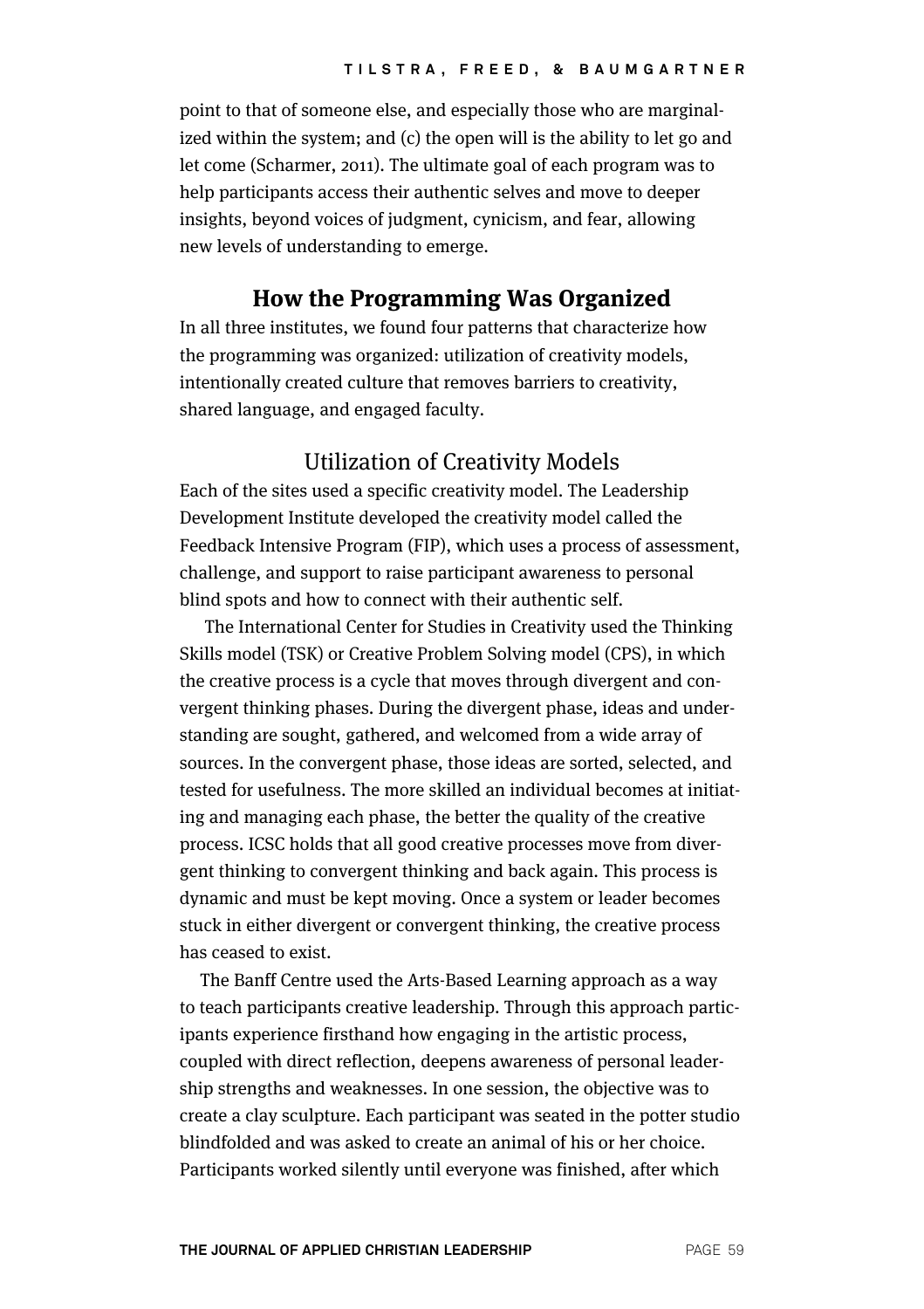they reflected on their thoughts and actions while creating the animal. As participants shared their thoughts and feelings about what they had learned, the group was invited to give feedback and offer other perspectives. The group then discussed how the experience illuminated both weaknesses and strengths in their own leadership approach. In the process, the group also discussed and practiced the "yes and" theory. "Yes and" is agreeing with what has been said and offering new information. It is a dynamic way of creating high engagement and trust, allowing members of a group to become honest and able to deal with the truth. In this way "yes and" creates highly effective and relevant environments and group dynamics.

These art experiences are followed by deep reflection and debriefing. Each participant charts personal progress. The purpose of an arts-based learning model is to raise awareness of personal leadership barriers, fears, judgments, and cynicism. Following each art experience, the group would engage in simulation learning in which they were asked to apply personal learning.

#### Teaching the Creativity Models

Sternberg's findings (2007) suggest that those leaders and teams who become competent in managing creativity models raise the quality of problem solving and innovation within their organizations. Each of the three programs taught that creative models enhance leadership rather than drive or dictate leadership or the creative process. Creativity models create a framework or space where participants understand and visualize the creative process. For this reason participants were given opportunities to experience how creative models work. These models emphasized the importance of creating a space for the group to obtain feedback and then go back and revise the prototype. When properly managed, creativity models raise the quality of the innovation or solutions.

Faculty agreed that dozens of creativity models exist, many of which are highly effective. A creativity model's effectiveness rests on the level of the leader's personal presence, awareness, and mindfulness, and that leader's ability to maintain a balance between tacit and explicit knowledge (M. Fox, personal communication, November 4, 2009; N. Nissley, personal communication, November 3, 2009; M. Watson, personal communication, September 14, 2009).

While creative models are presented in steps, the creative process itself is non-linear and non-sequential and is tied less to mechanics and more to human dynamics. Ultimately, even the best creativity model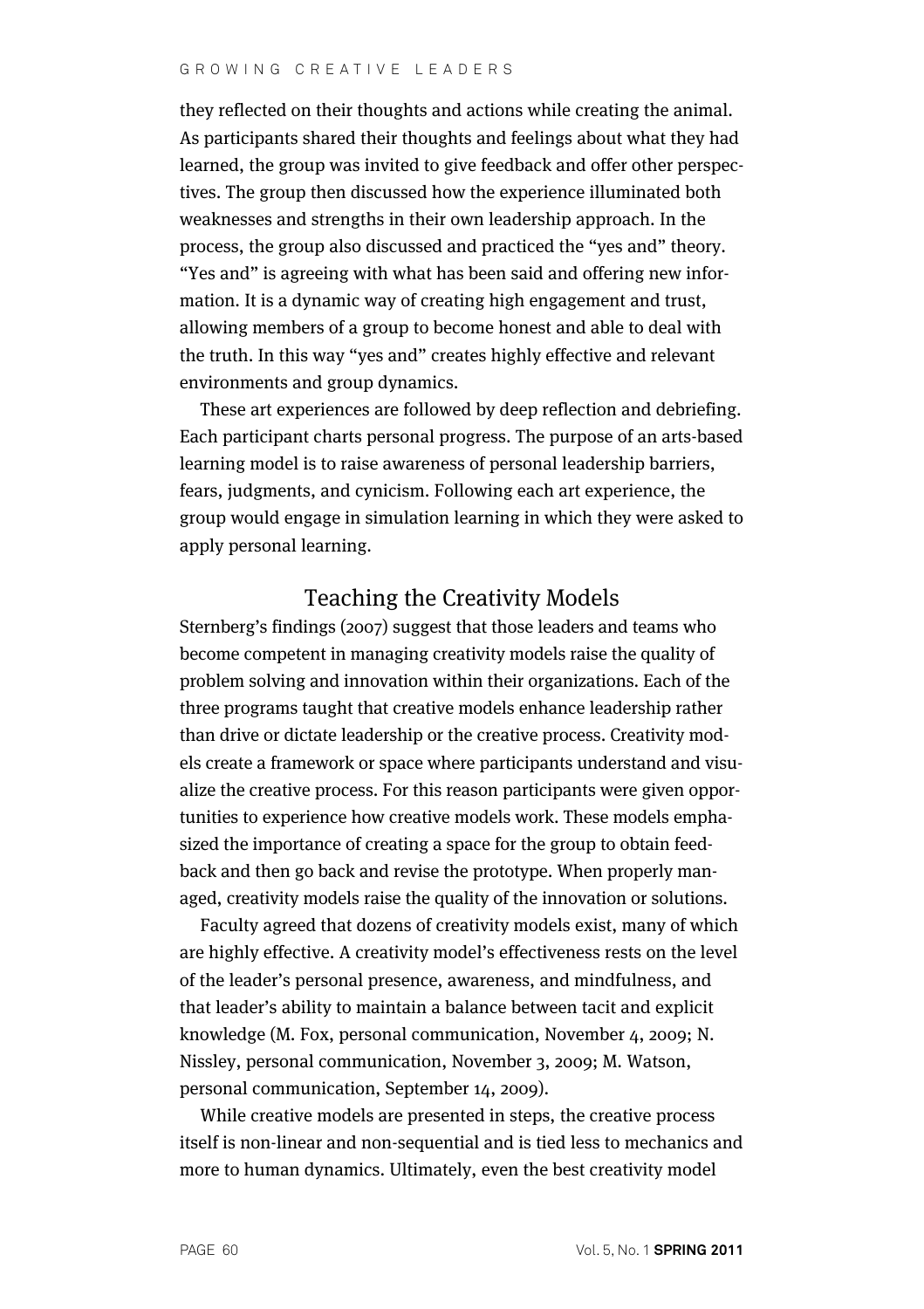cannot trump the human element (N. Nissley, personal communication, November 23, 2009; G. Puccio, personal communication, November 4, 2009; M. Watson, personal communication, September 15, 2009).

### Intentionally Created Culture

The goal of each site was to create a culture that would translate into a space that supports the creative process. Perhaps the cultures at each of the sites could best be compared to the way friendship works; it cannot be mandated, only entered into as a shared experience. Creating a culture starts with faculty intentionally removing barriers to creativity in the physical space, in group work, and during social times. The presentation of food and materials, the arrangement of chairs and tables, the use of lights and other visuals, and the creation and display of information are all used to help participants feel supported and connected.

Another vital element of the open mind, open heart, and open will philosophy was forgiveness. The faculty taught that forgiveness opens the way for the creative process and access to the authentic self. This included both forgiveness of self and forgiveness of others, because failure and success make up both sides of creativity. Failure and success contribute equally to learning. Without forgiveness, failure is viewed as a negative event that should not happen and leadership becomes focused on failure prevention. This focus skews and stifles both creativity and leadership, preventing either process from becoming established within a group. Forgiveness, on the other hand, seeks to see the learning element of failure, allowing leadership to stay focused on the creative process.

Another aspect of the creative culture was the need for all participants to commit to taking a risk to be involved and to participate. All three programs make it very clear that everyone was included; all were invited to participate, and were expected to do so. Faculty invited participants to contribute to the culture by asking them to clarify the level at which they intended to participate. Faculty then granted permission for all participants to fully exist within the culture. Each was held responsible both to become engaged and to help others do the same. Activities such as improvisation games, learning partners, shared reflection times, eating together, interactive games, sharing feedback, storytelling, and group problem solving were included in each program.

In each group, regular engagement checks were taken, requiring everyone to share on a scale of 1 to 10 how engaged they were feeling. If they were not engaged, faculty and group members would ask what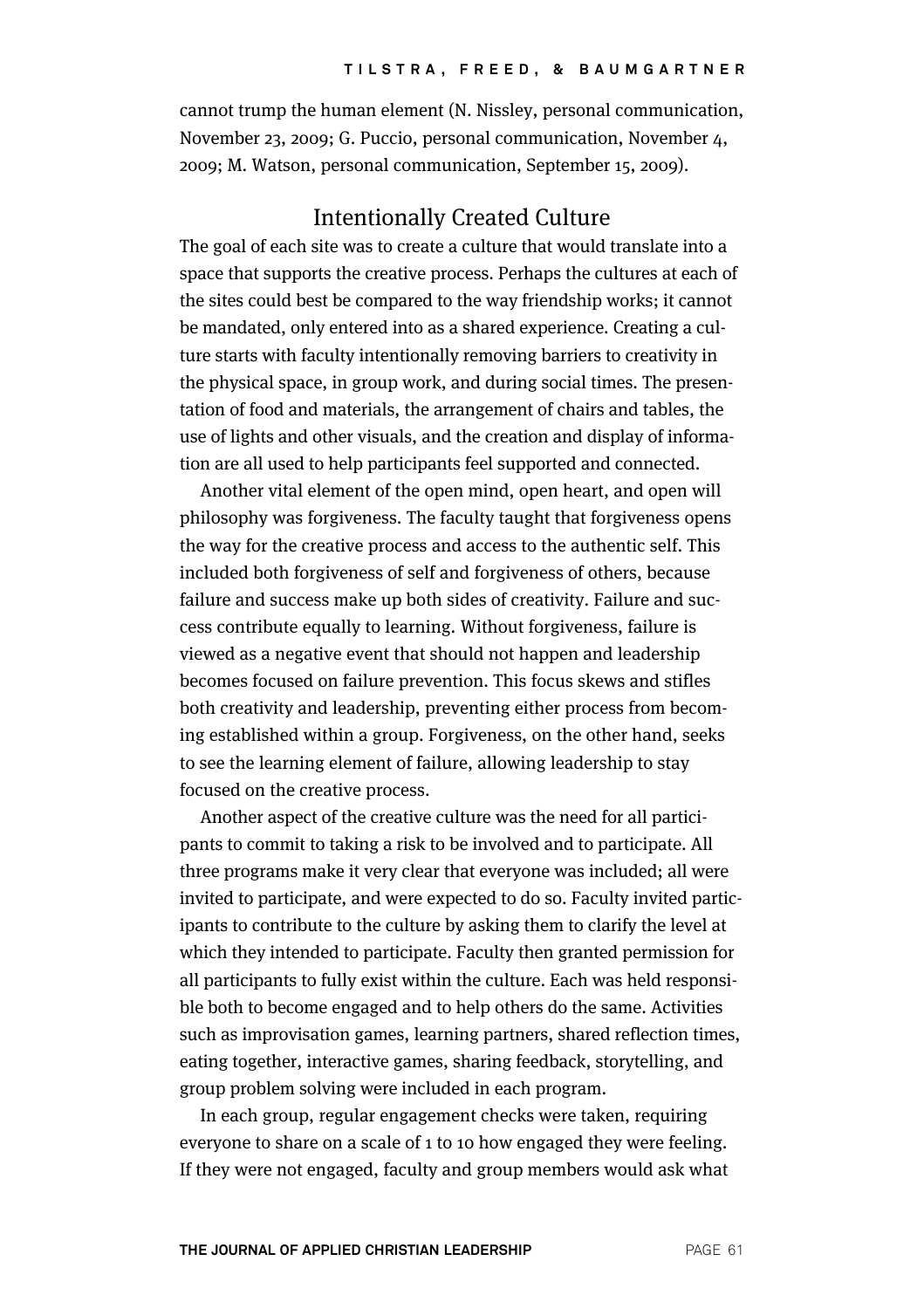they needed to become engaged. The necessary arrangements were made and faculty reported increased participation in almost every situation. Other cultural aspects were introduced by faculty that allowed each member of the group to lead, provide feedback, and be listened to. Faculty at LDI asked participants to provide feedback to fellow participants after specific simulation activities and encouraged those receiving the feedback to view all feedback as a gift; BC participants were asked to find meaning in one another's art; and ICSC taught participants to embrace mistakes. Faculty and staff reported that participant engagement was not hard to get or maintain due to the highly interactive nature of the programs.

The leader's role in developing a creative learning space has already been discussed. Faculty invited participants to become responsible caretakers of that collaborative space. Participants maintained the culture's integrity by demonstrating both verbally and behaviorally how the space is maintained through deferring judgment, tolerating chaos, managing risks, acknowledging feedback, consciously moving between the known and the unknown, offering forgiveness, becoming mindful, and embracing future possibilities.

This granting of permission and expecting responsibility was a way to both inspire and evoke participants to act on a level that would sustain the creative process. Faculty expressed that the act of giving permission and expecting responsibility to participate in and maintain that space often appears artificial or controlling to incoming participants; however, faculty found this act of both inviting and evoking participants to participate preemptively removes any excuse not to and often results in instant collaboration and high levels of responsibility.

A major role of the faculty was to teach participants how to maintain the integrity of the culture by knowing how or when the space was being intentionally or unintentionally "hijacked." Hijacking happened when a group member's attitudes, behavior, or words blocked, stopped, or diverted the creative process. This occurred when a group member interrupted the collaboration or stopped the information flow by engaging in what BC calls unintentional blindness, or "the voice of judgment, voice of fear, or voice of cynicism." LDI calls this being "unintentionally unaware"; ICSC refers to it as "robbing from the outcome" or being "fixated on the outcome." In other words, hijacking took place when a group member destroyed the creative space by operating from what faculty and staff referred to as a personal "blind spot." Blind spots, according to all three sites, exist within each person and,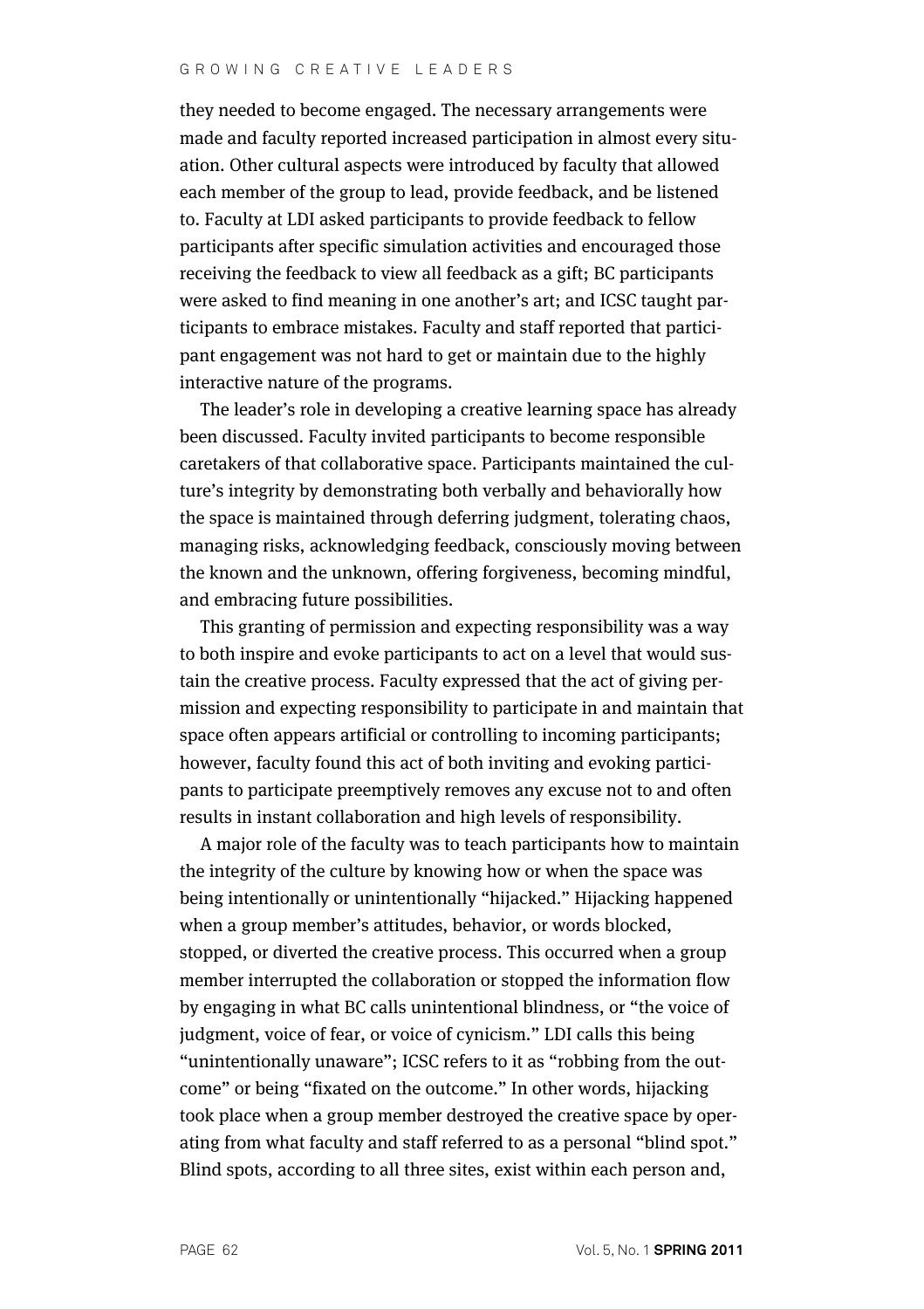when unidentified, result in behaviors, attitudes, and actions that destroy creative culture or collaborated space and bring about negative unintended consequences. Artifacts such as a gong, bell, or other musical instruments were sounded if someone felt that the creative culture was being compromised. Usually such "whistle blowing" resulted in laughter.

Faculty reports were similar in that participants arrived eager to engage in the programs; however, as participants took turns leading, offering feedback, and working through problem solving, most realized they lacked skills in the art of collaboration and were not used to the level of open feedback. By mid-session, however, faculty reported that students independently began to realize how the program opens the way for new levels of awareness, personal understanding, and knowledge of how creative leadership actually works. Somewhere mid-stream in the program, there were conscious shifts of understanding, awareness, and state of presence. For both faculty and students to discover this type of knowing and knowledge, each must trust their own senses, experiences, and insights, all without knowing where that journey will lead. Each had to intentionally choose not to judge (called "refraining from judging" by LDI; identified as "suspending judgment" by ICSC; called "downloading by BC"). A process each site labeled as a block to creativity was when participants bring past expectations, beliefs, and attitudes to a present situation and prevent new insights, learning, or process from emerging.

#### Shared Language

Shared language was considered vital to each institute and the culture. A shared language defines elusive qualities that exist within a culture and make it possible for that culture to be articulated and understood. A shared lexicon provides the way for something to be asked for, thought about, or disagreed with by name. Such a language makes both the tangible and intangible aspects of the culture understandable and emphasizes what is important.

Each site drew upon different words of their shared language. LDI used such words as feedback loops, conflict competent, assessmentchallenge-support, transparency, and awareness. ICSC used words such as divergent thinking, convergent thinking, MQ30, brainstorming, pluses-potentials-concerns, and creative process. BC used such words as artistic process, design thinking, authenticity, creativity, presence, mindfulness, and organic thinking. Each word or phrase carried different meanings or no meaning to participants until the faculty clarified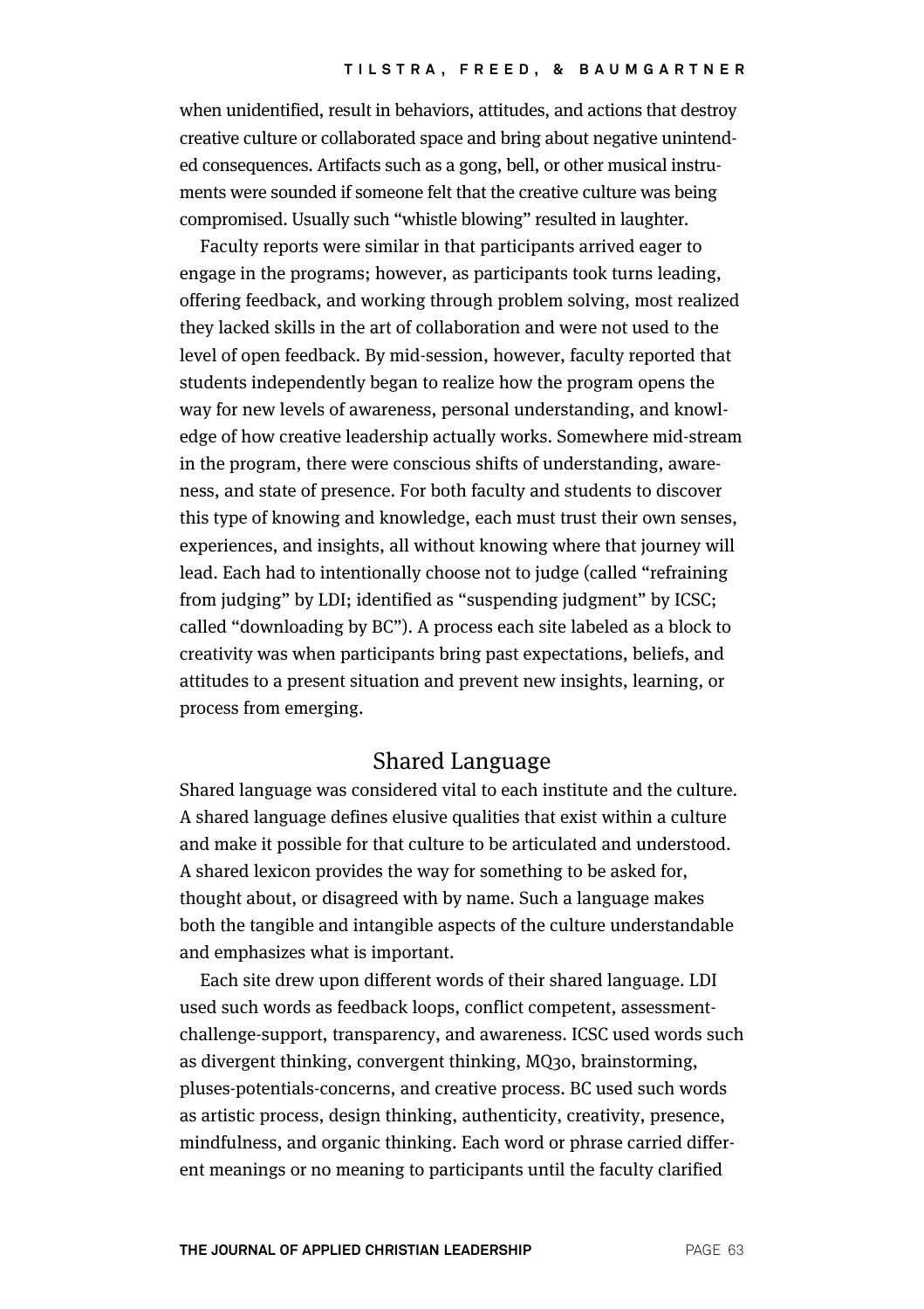#### GROWING CREATIVE LEADERS

what that word or phrase meant in that program. Faculty from each site believed that participants needed education and experience in the institute's shared language, because without developing competency in a shared language participants would not fully grasp what was core to the creative process.

For example, LDI's term "conflict competent" refers to an individual who is skilled at managing conflict. "Feedback competent" refers to a leader or team who has developed the skills to both give and/or take feedback from any sector of the system at any point in time. ICSC's term "MQ=30" means "mistake quotient=30," which is the fun and easygoing manner in which the faculty embraces mistakes. Everyone at ICSC is granted 30 mistakes daily. If more are needed, one only needs to ask. Those not knowing the meaning of MQ30 might be put off or confused by the light way mistakes are referred to and handled. BC uses the term "artistic process" as a way leaders can learn to lead. A person unfamiliar with this meaning may feel intimated when being told they are going to engage in the artistic process.

Each site was intentional about introducing the participants to shared language right from the start of the program. All three sites had similar methods in creating a shared language and making this shared language known. For example, all three sites used their specific shared language in brochures, web sites, and in admission processes. At the start of all three programs, faculty introduced participants to their shared language and then invited participants to use the language. Faculty demonstrated the shared language by using it throughout all sectors of the program.

Faculty placed the responsibility for integrating and perpetuating the shared language on the participants' shoulders. Faculty explained that shared language becomes alive and relevant as participants learn, understand, and use it through simulation activities, role-playing, problem solving, debriefing sessions, peer-to-peer feedback, and personal reflection. For example, LDI had daily debriefing session in which group members offered feedback to other members in the group. Sentences such as "it felt to me" or "the way I experienced it" were examples of a shared language that was learned and used to offer feedback.

ICSC taught participants to engage in brainstorming by asking such questions such as "What would it look like if . . . ?" "How might we . . . ?" or "In what ways could we…?" as a way to fully engage in brainstorming and move the group along with a shared language. BC took participants through nature experiences or artistic experiences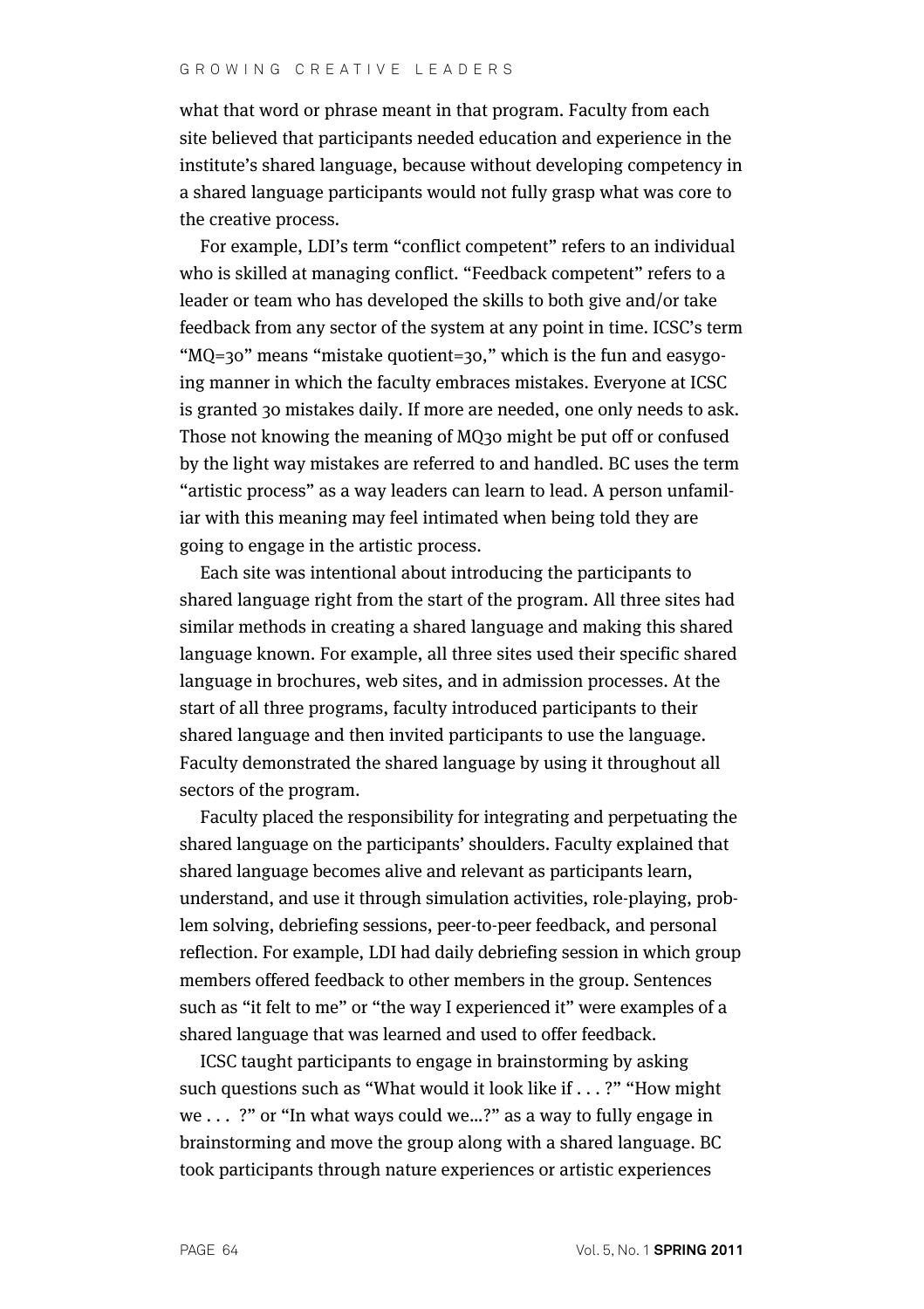and used directed follow-up reflection times for participants to use language such as "presence," "mindfulness," and "authentic" to process how each had related to the artistic or outdoor experience they had just encountered. All three sites used these processes in shared language to drive home their main point, which is that everyone can fully embrace creative leadership and be more intentional at becoming a creative leader through shared language.

Faculty explained that in many cultures/environments/systems the specific aspects of the creative process call for vulnerability, flexibility, or openness. A shared language can serve to normalize those aspects that are considered too risky. For example, LDI faculty explained that feedback loops or suspending judgment are not tolerated in some cultures, systems, or environments because leaders do not know how to manage such communication; however, having a shared language provides a way for everyone within the system to learn and understand how feedback loops or the process of suspending judgment lead to more trust, truth, and strength. A shared language aids a group in managing necessary conflict, change, and new levels of thinking. Faculty at all three sites believed participants were able to move to high levels of creativity and creative process because of the existence of a shared language.

### **Engaged Faculty**

Engaged faculty were clearly the underpinning at each of the institutes. Faculty openly shared that an engaged faculty was essential to leadership development. They also expressed a sense of satisfaction and joy at being able to help others develop into creative leaders. In addition to personal commitment to the individual programs, there was evidence of collaboration, teamwork, support, and healthy relationships among the faculty and staff.

There was also an observable level of admiration and respect among the faculty and staff. They were quick to point out some recent successes or significant research project a colleague had completed or was in the midst of conducting. A sense of fun and camaraderie was apparent between faculty and staff at each of the sites, yet a high level of professionalism was also present. For example, there was friendly, supportive conversation between faculty and staff in the hallways, between classes, in faculty meetings, and after the close of the day's session. Personal artifacts, cartoons, and artwork hung on bulletin boards and doors, depicting shared history, funny situations, or personal characteristics of the various faculty and staff. Stories were shared that depicted faculty and staff working together.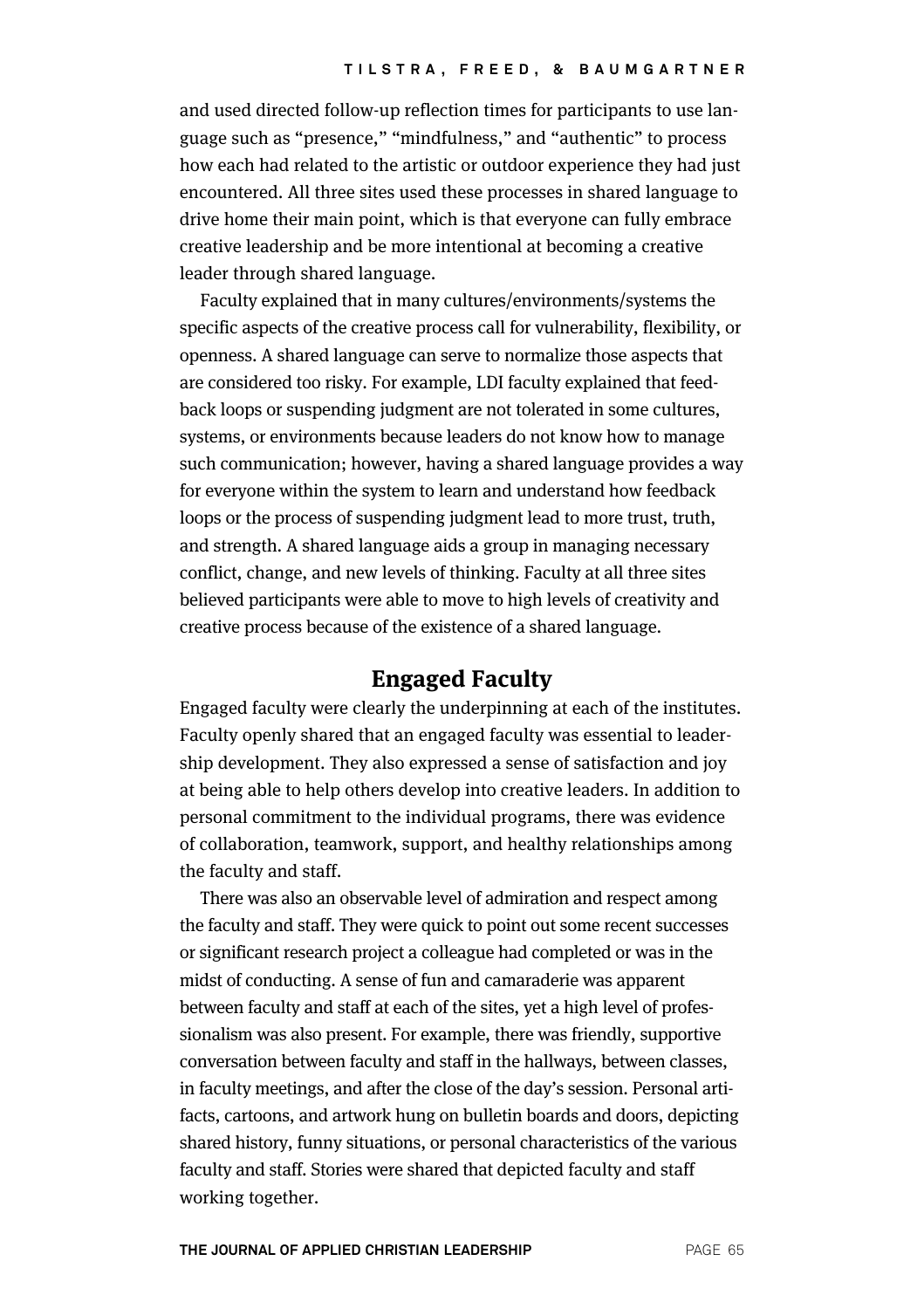In short, each of the sites was a living example of their own creative leadership pedagogy. The result was a faculty and staff who viewed themselves as part of a strong team, involved with an effective program, and making a significant difference with the participants they were teaching.

All three directors shared that participant evaluations were overwhelmingly positive and that most included positive comments about the level of faculty engagement. Directors believed that highly engaged faculty was a significant strength of their program (N. Nissley, personal communication, November 2009; G. Puccio, personal communication, November 2009; M. Watson, personal communication, September 16, 2009).

# **Developing Creative Christian Leaders**

So what does all this mean to Christian leaders? First, leaders might have to confront their own readiness to buy into the necessity for innovation in their organizations. If they work in the church, a good starting point might be Gary Hamel's recent talk to the 7000 church leaders at the Willow Creek Leadership Summit. After the summit Hamel (2009) highlighted some of his main points in his Wall Street Journal blog:

- 1. Churches are losing ground in attracting and keeping new believers. Since 1990, the number of Americans who claim no religious affiliation has nearly doubled, and the number of people who describe themselves as atheist or agnostic has quadrupled this according to the 2009 American Religious Identification Survey (Meacham, 2009).
- 2. The same survey reveals that two-thirds of Americans believe religion's influence is waning in our society, and just 19 percent say it's growing. And the proportion of Americans who think religion "can answer all or most of today's problems" is now at an historic low of 48 percent (Meacham, 2009).
- 3. On an average weekend in 2005, just 17.5% of the population attended a Christian church service, down from 20.4% in 1990. And this downward trend has been accelerating. If it continues, only 1 of 7 individuals will be attending church regularly in 2020 (Olson, 2008, p. 36).
- 4. In 2006 there were 91 million more Americans than in 1990—and 70 million of them were under the age of 17. Yet over this time frame, church attendance stayed flat (Olson, 2008, pp. 35-36).
- 5. The Christian "brand" has also taken a beating, particularly among young people. When polled, around half say they have a neutral view of Christianity, but among those who feel more strongly, the ratio of negative to positive views of "Christianity" and of those who are "Born Again" is 2:1. And when asked about "Evangelicals," the ratio of negative to positive jumps to 16:1 (Kinnaman & Lyons, 2009, p. 25).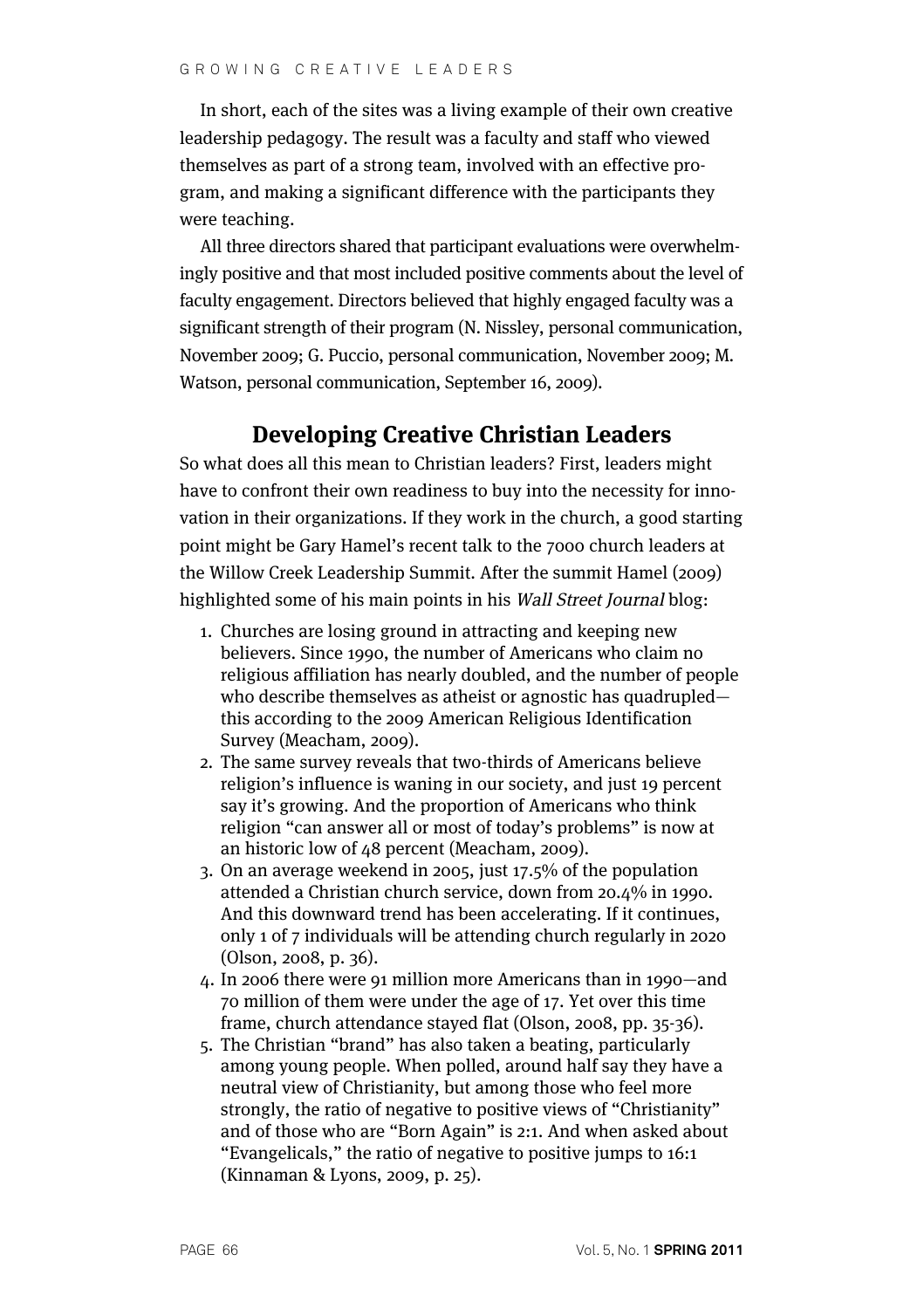Christian leaders today face the same problems as many corporations who have lost their relevance "when the rate of internal change lags the pace of external change" (Hamel, 2009). When churches no longer are able to hold their own youth beyond the time of mandatory attendance or attract new members, what is really needed may be nothing less than creative leaders who are willing to set their churches and organizations on a new path. But how does one become a leader like that?

The findings of this study suggest several things that should be viewed in a hopeful light. First, leaders may have to get rid of the widely-held assumption that creative leadership is a special hereditary gift. Instead, leaders need to embrace creativity as an important leadership asset at this time of earth's history that can be learned and taught. Our study shows that there is no one way to learn creativity, but it needs to be an intentional pursuit.

Second, many of the core concepts of the DNA of creative leadership are not unfamiliar to Christians, because they have serious scriptural underpinnings. But these concepts need to be reconfigured into a new way of approaching leadership:

- 1. The idea of the blind spot that needs to be confronted to create an openness to creativity and change is akin to the Christian concept of metanoia or conversion.
- 2. The notion that creative leadership starts with authenticity, which leads to answers to one's deepest questions about who we are and what we are here for, is clearly answered in the Scriptures (e.g., Psalm 139; Matthew 28:18-20).
- 3. The notions of participation, empathy, collaboration, and community are early church ideas and visible in the way churches were organized.
- 4. As communities work together to move into new spaces, it seems inevitable that mistakes are made and relationships strained. Yet the central reality of forgiveness is powerfully embedded in the heart of Christian community. It was part of Christ's teaching (Matthew 18:21-23) and Paul's instruction to new Christians (e.g., Ephesians 1:7; 4:32; Colossians 3:13).
- 5. Jesus practiced an inclusive leadership approach.
- 6. Notions of "rest" are embraced by all Christians (e.g., Matthew 11:28; Exodus 20:7-9).

Third, perhaps the most helpful sign is the fact that Jesus approached the development of His disciples as a holistic task. Interestingly, He did not create any institutions Himself nor did He rely on the institutions of His day to furnish the leaders He needed to establish the community of His kingdom. Traditional models, including today's university model, seem to be good at stabilizing movements. But Jesus trained them for rapid multiplication and change using a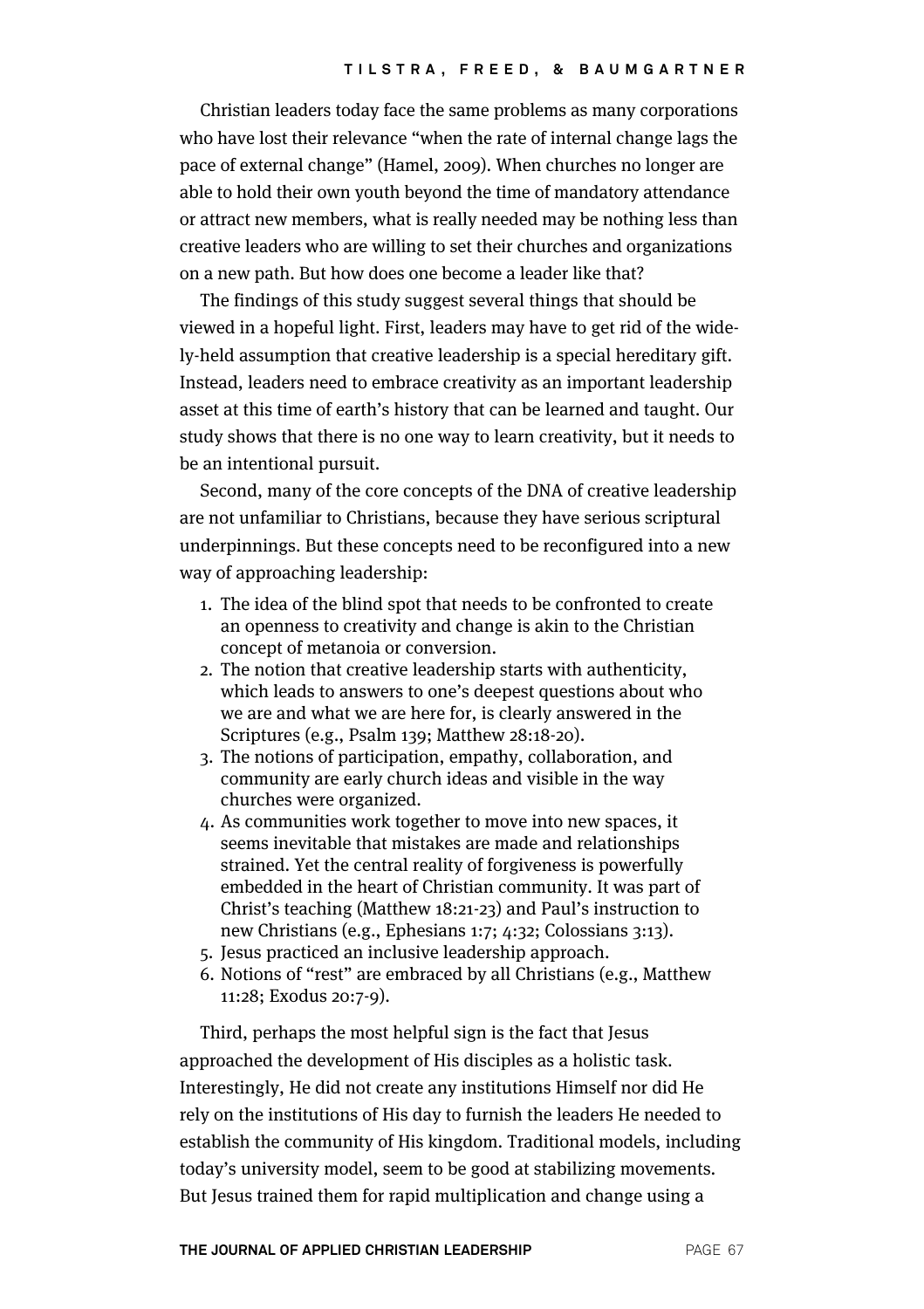"just-in-time" approach with ongoing coaching. Once selected into the inner circle of followers, they lived with Him and observed His life while experiencing His ministry to others firsthand. They had access to Him without barriers, even though they did not always understand the full importance of their actions. Despite their shortcomings, Jesus created a learning space that allowed them to grow in anticipation of fuller insight and deeper commitment (e.g., Matthew 20:20-28).

Thus Jesus' leadership development approach was built on a universally replicable pattern of discipleship, resulting in an "unsurpassed record in transformation for those who come under its instruction" (Wolf, 2010, p. 12; cf. Schmidt, 2001; Stark, 2001, 2008). While its foundational values of justice, mercy, and integrity (Micah 6:8; Matthew 23:23; 1 Corinthians 13:13) provided new believers with a new identity (Ephesians 4:22-24) and the movement with a strong spiritual DNA, the way its message was lived out as a "life of love" (Ephesians 5:1) and shared with others was dependent on the circumstances and was up to the creativity of its members (1 Corinthians 9:19-23). Open to all social strata (cf. Ephesians 6:5-9) but imbued with a unique identity that was termed "Christian" by watchers of the movement (Acts 11:26), it spread around the Mediterranean Sea and beyond during a time of great political and religious ferment and found its way into the most powerful families of the Roman Empire during the first generation of Christians (Philippians 4:22).

Christian institutions of higher learning have struggled to figure out how to preserve the spontaneous and viral quality of the Christian life that resulted in multiplying members and leaders. Their focus on preserving the integrity of Christian theology and Biblical truth is without question a great accomplishment. But Christian leaders are faced with increasingly complex social contexts for which their training is not preparing them. While Christian leadership programs are multiplying, we have to ask if they are simply trying to shore up Christian institutions doomed by the inevitable organizational life cycle (Moberg, 1984) or if they are truly developing creative leaders able to face the basic questions people around the globe are asking. Already the 21st century has seen a great deal of surprising social ferment that indicates that the longing of the human spirit for freedom and dignity is still alive and well. Thus, how we develop creative Christian leaders is one of the most urgent questions that needs to be asked if we are to rise to the challenge to lead with integrity in this context of mind-boggling change.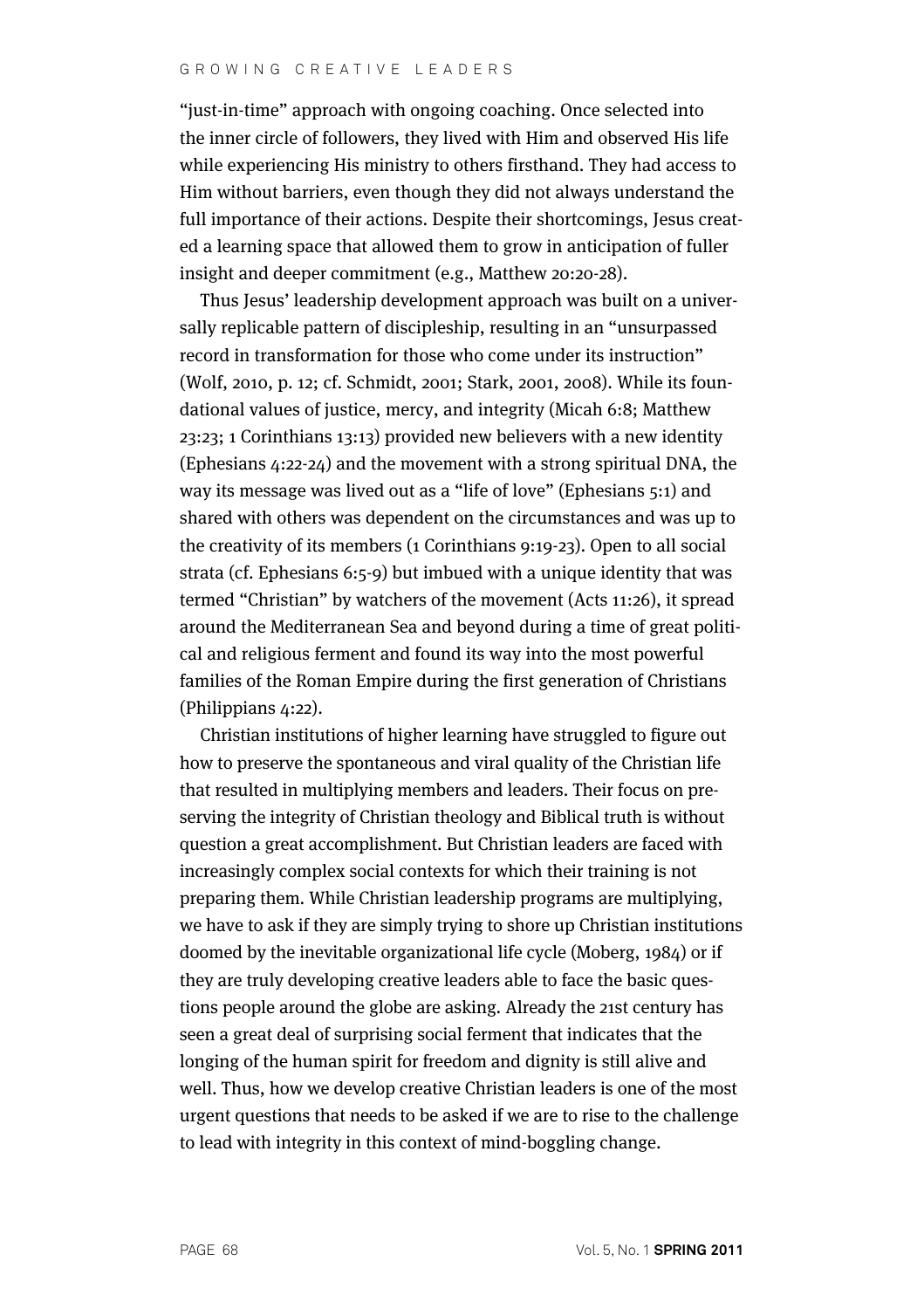#### **References**

- Adler, N. (2011). Leading beautifully: The creative economy and beyond. Journal of Management Inquiry, 20(3), 208-211.
- Arthur, B. (2010). Modeling and the sciences of life. Retrieved from http://www.youtube.com/watch?v=EcQEvD3K7NQ
- Bass, B. M., & Steidlmeier, P. (1999). Ethics, character, and authentic transformational leadership behavior. Leadership Quarterly, 10, 181-217.
- Clapham, M. M. (1997). Ideational skills training: A key element in creativity training programs. Creativity Research Journal, 10(1), 33-44.
- Collins, H. M. (2010). Tacit and explicit knowledge. Chicago, IL: University of Chicago Press.
- Fabbri, S. (2008, Summer). The Banff Centre: 75 years of inspiring creativity and 50 years+ of inspiring leaders. Leadership Compass, 19, 24-26.
- Freed, S. A., Covrig, D. M., & Baumgartner, E. W. (2010). Learning while leading: The Andrews University Leadership Program. The Journal of Applied Christian Leadership, 4(1), 26-55.
- Goertzel, B. (2011). Francis Heylighen on the emerging global brain. Retrieved from http://hplusmagazine.com/2011/03/16/francis-heylighen-on-the-emerging-global-brain/
- Hamel, G. (2009). Organized religion's "management problem." Retrieved from http://blogs.wsj.com/management/2009/08/21/organized-religions-management-problem/
- Hamel, G. (2012). What matters now: How to win in a world of relentless change, ferocious competition, and unstoppable innovation. San Francisco, CA: Jossey-Bass.
- Hofstetter, M. E. (2009, Winter). A remarkable year: A lasting legacy. Inspired: The Banff Centre report to the community. Retrieved from http://www.banffcentre.ca/about/inspired/2009/winter/president\_message.asp
- Kahane, A. (2010). Power and love: A theory and practice of social change. San Francisco, CA: Berrett-Koehler.
- Kaufman, J. C., & Sternberg, R. J. (2006). The international handbook of creativity. Cambridge, England: Cambridge University Press.
- Kinnaman, D., & Lyons, G. (2009). UnChristian: What a new generation really thinks about Christianity . . . and why it matters. Grand Rapids, MI: Baker Books.
- Kosmin, B. A., & Keysar, A. (2009). American Religious Identification Survey (ARIS 2008), Summary Report. Hartford, CT: Trinity College.
- Martin, R. (2011). Designing solutions at Mayo Clinic's Transform Symposium, Rochester, MN. Retrieved from http://centerforinnovation.mayo.edu/transform/index.html
- Meacham, J. (2009, April). The end of Christian America. Newsweek. Retrieved from http://www.thedailybeast.com/newsweek/2009/04/03/the-end-ofchristian-america.html
- Moberg, D. O. (1984). The church as a social institution: The sociology of American religion. Grand Rapids, MI: Baker.
- Northouse, P. G. (2010). Leadership: Theory and practice (5th ed.). Thousand Oaks, CA: Sage.
- Olson, D. T. (2008). The American church in crisis: Groundbreaking research based on a national database of over 200,000 churches. Grand Rapids, MI: Zondervan.